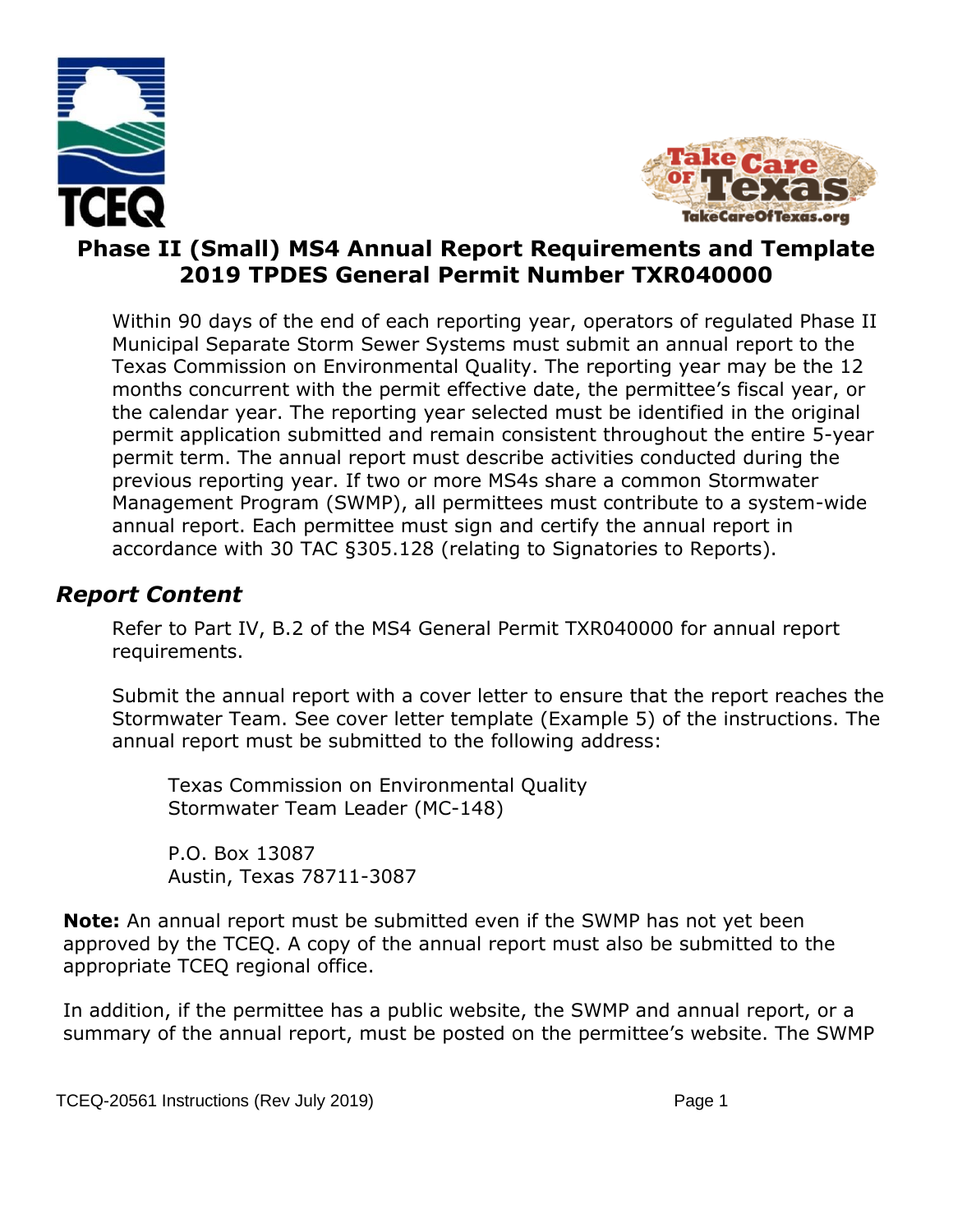must be posted no later than 30 days after the approval date, and the annual report no later than 30 days after the due date.

#### **A. General Information**

- 1. Provide the:
	- assigned authorization number TXR040{*XXX*}
	- reporting year  $(1, 2, 3, 4, 6r)$
	- reporting option selected (i.e. calendar year, permit year, or fiscal year with last day of fiscal year [MM/DD])
	- beginning and end dates (MM/DD/YYYY to MM/DD/YYYY) of the annual reporting period
	- MS4 operator level:
		- $\triangleright$  traditional small MS4s level is based on the population served within the 2010 Urbanized Area (See Part II.A.5 of TXR040000 to determine MS4 level)
		- ➢ non-traditional small MS4s *all* non-traditional small MS4s are categorized as *Level 2* regardless of population served within the Urbanized Area. These include counties, drainage districts, transportation entities, military bases, universities, colleges, correctional institutions, municipal utility districts, and other special districts
	- name of the permittee (owner/operator of the MS4, i.e. municipality, water district, etc.)
	- name, telephone number, mailing address, and e-mail address for the appropriate contact person

#### **B. Status of Compliance with the MS4 GP and SWMP**

The purpose of the annual report is to inform the TCEQ of the status of compliance with permit conditions and the approved SWMP, including the appropriateness of each best management practice (BMP) and the progress towards achieving the measurable goals for each BMP utilized or implemented during the reporting year. Please model the reported information after the examples provided.

1. The report must include the status of compliance with permit conditions according to Part IV and V of the permit. Include compliance with the TCEQ-approved SWMP, compliance with recordkeeping and reporting requirements, compliance with permit eligibility requirements, and compliance with conducting an annual review of its SWMP in conjunction with preparation of the annual report as required in Part II E.4.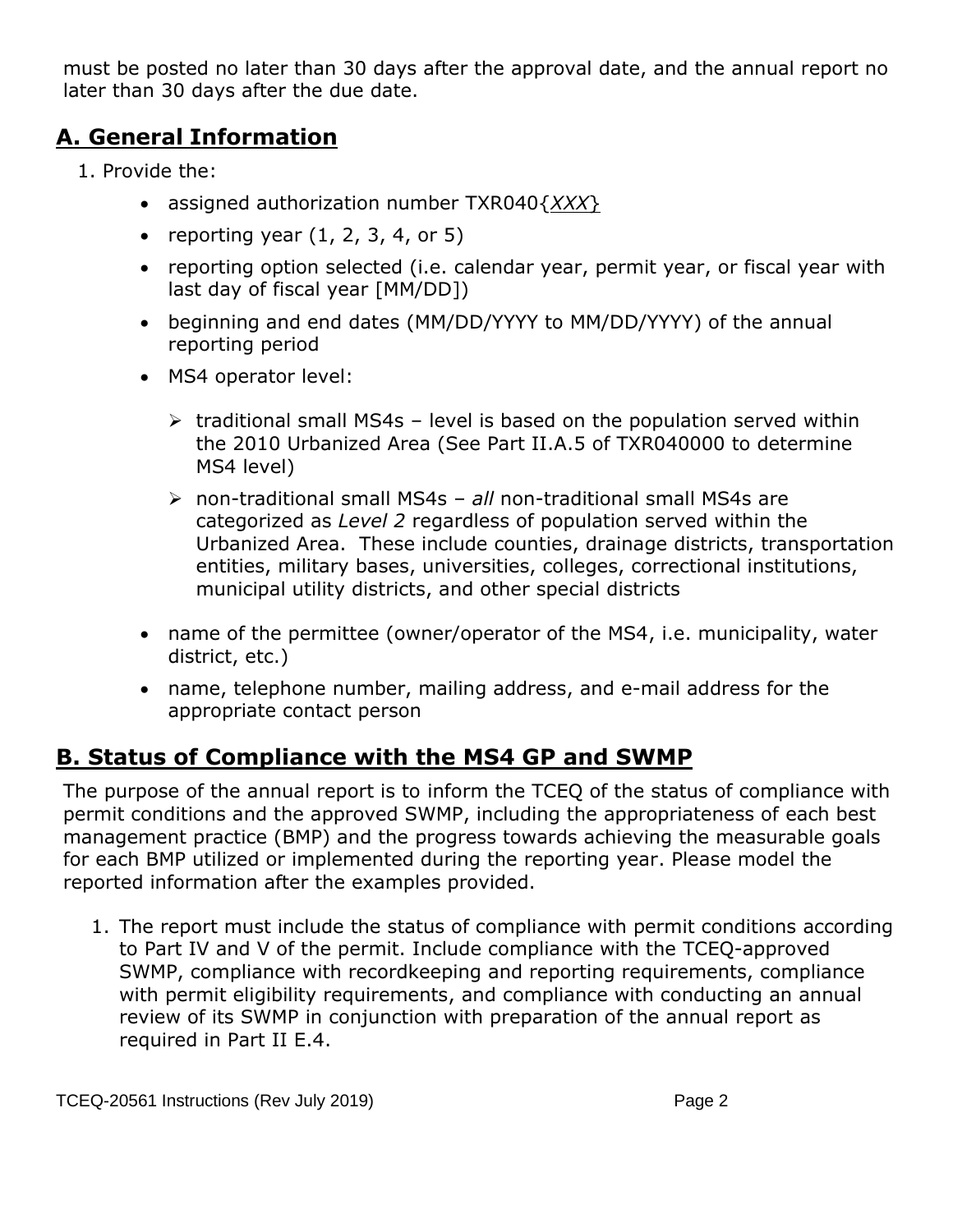- 2. Each MS4 is required to assess the appropriateness of each BMP in reducing the discharge of pollutants to the maximum extent practicable (MEP). Provide a detailed assessment of the appropriateness of the selected BMPs, including whether any of the selected BMPs are not appropriate. This information may be included in a tabular format as provided in the form (**see Example 1 – BMP Status).**
- 3. Describe progress towards achieving the goal of reducing the discharge of pollutants to the maximum extent practicable (MEP). If no progress was made or the BMP did not result in a reduction in pollutants, provide an explanation. This information must be presented in a tabular format as provided in the form **(see Example 2 – Pollutant Reduction Analysis).**
- 4. Measurable goals are objective markers or milestones the MS4 will use to track the progress and effectiveness of BMPs in reducing pollutants to the MEP. Provide an assessment of the appropriateness of the implementation of the measurable goals of each minimum control measure (MCM) and an evaluation of the success of implementation, including any obstacles or challenges in meeting the SWMP schedule, etc. **(see Example 3 – Measurable Goals Status).**

#### **C. Stormwater Data Summary**

Provide a summary of the results of information collected and analyzed during the reporting period, including monitoring data used to assess the success of the program at reducing the discharge of pollutants to the MEP. For example, did the MS4 conduct monitoring of stormwater quality, conduct visual inspections, clean the inlets, look for illicit discharge, etc...

### **D. Impaired Waterbodies and Total Maximum Daily Loads**

If the receiving water body is listed as impaired in the latest Clean Water Act 303(d) list, or has an approved TMDL and is listed in the most recently approved **Texas Integrated Report Index of Water Quality Impairments**, refer to Part II.D for additional information about limitations on permit coverage, compliance with water quality standards, TMDL compliance requirements, and prohibited discharges (Edwards Aquifer Recharge Zone, specific watersheds, etc.).

Impaired waters are those that do not meet applicable water quality standards and are listed in the latest Clean Water Act 303(d) list or in the latest Texas Integrated Report Index of Water Quality Impairments. Pollutants of concern are those for which the water body is listed as impaired or has an approved TMDL. New sources or new discharges of the pollutant(s) of concern to impaired waters are not authorized by the permit unless otherwise allowable under 30 TAC Chapter 305 and applicable state law.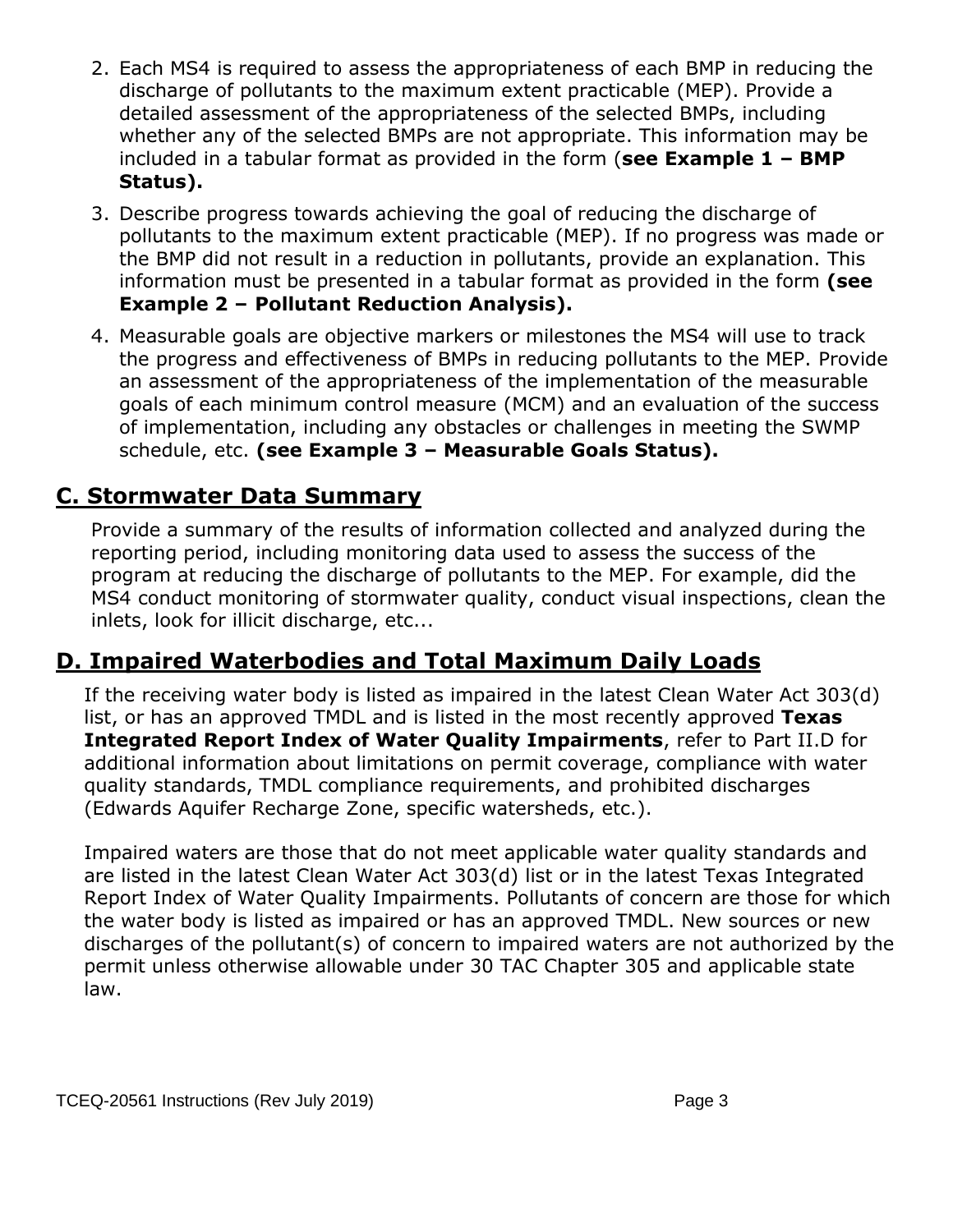To determine if your receiving water has been listed as impaired, refer to the most recent **Texas Integrated Report Index of Water Quality Impairments** on the TCEQ website at < [Texas List of Impaired Waters](https://www.tceq.texas.gov/waterquality/assessment/14twqi/14txir) >.

Categories 4 and 5 together comprise the list of all impaired waters. Category 4 includes impaired waters for which TMDLs have already been adopted, or for which other management strategies are underway to improve water quality. Category 5 of the Integrated Report comprises the 303(d) List.

A TMDL is the maximum amount of a water quality contaminant that can be discharged into a body of surface water daily without causing an exceedance of surface water quality standards. For more information about TMDLs go to: < TMDL [Program](http://www.tceq.texas.gov/waterquality/tmdl/index.html) >.

For specific information on segments with TMDLs adopted by the TCEQ go to: < [Segments with TMDLs](https://www.tceq.texas.gov/waterquality/tmdl/nav/tmdlsegments) >.

**Note:** Discharges of pollutant(s) of concern to impaired water bodies for which there is a TMDL implementation plan (I-Plan) are not eligible for coverage under this general permit unless they are consistent with the approved TMDL and the I-Plan. In order to be eligible for permit coverage, MS4 operators must incorporate into their SWMP the limitations, conditions, and requirements applicable to their discharges, including monitoring frequency and reporting as required by TCEQ rules. For discharges not eligible for coverage under this general permit, the discharger must apply for and receive an individual TPDES permit.

- 1. Determine each year if any receiving water body within the permitted area was added to the latest EPA-approved 303(d) list or the *Texas Integrated Report of Surface Water Quality for CWA Sections 305(b) and 303(d)*. Within two years following the approval date of the new list(s) of impaired waters, include any newly listed waters in the annual report and SWMP.
- 2. If applicable, explain in the worksheets any activities taken to address the discharge to impaired waterbodies, including any in-stream or outfall sampling results or other available data (include the source of the data) and a summary of the small MS4's BMPs used to address the pollutant of concern. Data may be acquired from the TCEQ, local river authorities, partnerships, and/or other local efforts as appropriate.
- 3. Include information about implementing targeted controls as required in Part II.  $D.4(a)$ .
- 4. Report the benchmark and assessment activities. Annual reports should include the benchmark and the year(s) during the permit term that the MS4 conducted additional sampling or other assessment activities as required in Part II.D.4(a).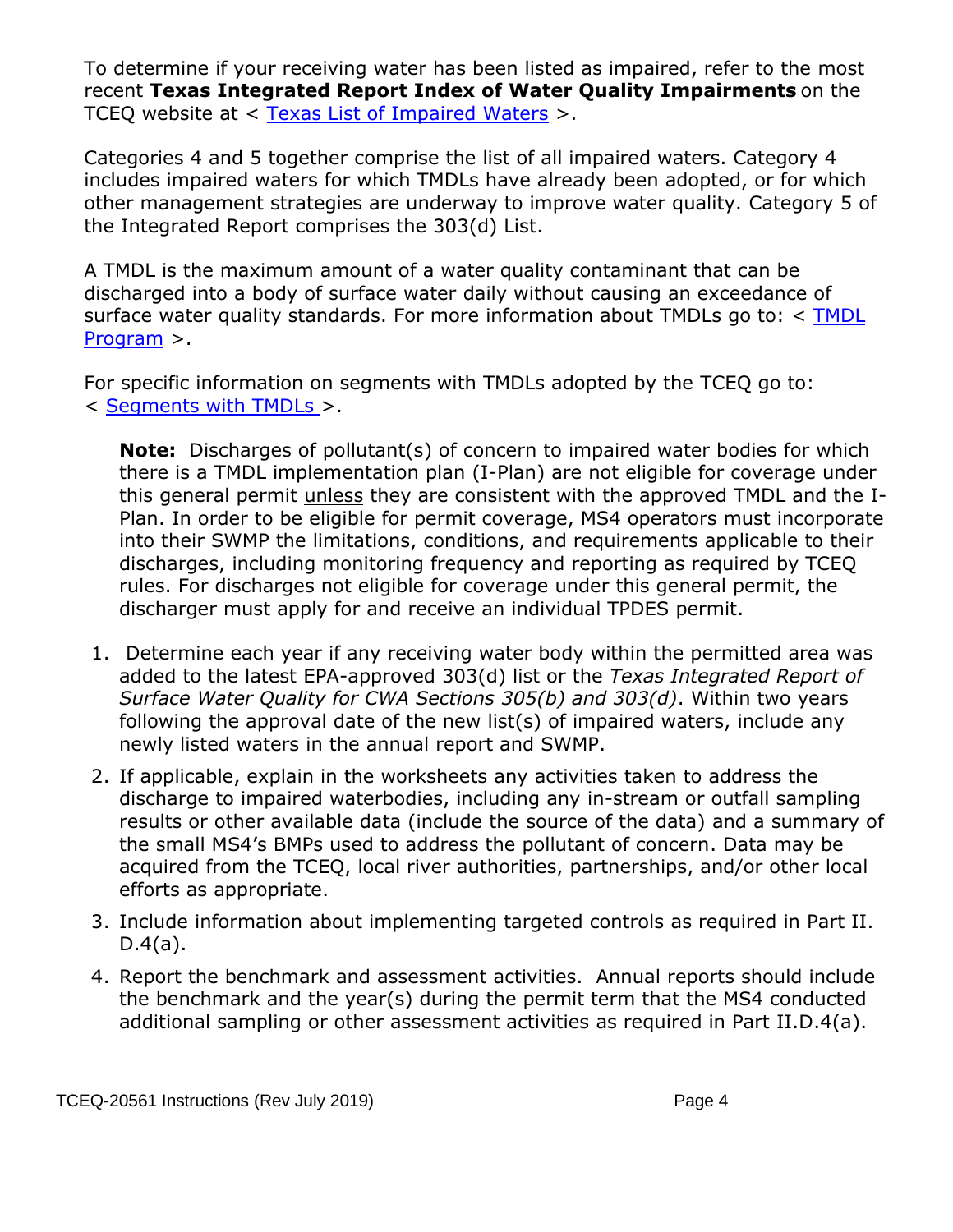- 5. Add an analysis of how the selected BMPs will be effective in contributing to achieve the benchmark as required in Part II.D.4(a)(2).
- 6. Implement focused BMPs to address impairment for bacteria as required in Part  $II.D.4(a)(5)$ .
- 7. Assess progress in achieving the benchmark as required in Part II.D.4(a)(6).

#### **E. Stormwater activities next reporting year**

Use the table provided to describe any stormwater activities the MS4 operator has planned for the next reporting year as required in Part II.B.2(d).

### **F. SWMP Modifications and Additional Information**

- 1. All permittees shall annually review, and update as necessary, the SWMP and MCM implementation procedures required by Part III.A.2 and Part IV.B.2(e).
- 2. If changes have been made or are proposed to the SWMP, those modifications must be addressed in the annual report as required in Part IV.B.2 of the permit. If the TCEQ has notified you in writing that changes to the SWMP are necessary, those changes must be included in the report. Be sure to provide the following information in the explanation (**see Example 4 – SWMP Modifications**):
	- i. Describe changes made to or proposed for the SWMP during the reporting year, including changes to BMPs, measurable goals, dates, contacts, procedures, or details during the permit year.
	- ii. If changes include additions or substitutions of BMPs, include a written analysis explaining why the original BMP is ineffective or not feasible, and why the replacement BMP is expected to achieve the goals of the original BMP.

**Note:** A Notice of Change (NOC) is required if revisions are proposed to a SWMP already approved by the TCEQ. If the initial SWMP has not been approved, submit a letter describing the change(s) so that information may be considered during the SWMP review process. **If a NOC is required, it must be submitted separately to the address shown on the NOC form. Do not attach the NOC form to this report.**

#### **G. Additional BMPs**

Provide a description and schedule for implementation of additional BMPs that may be necessary, based on monitoring results, to ensure compliance with applicable TMDLs and implementation plans as required in Part IV.B.2(f).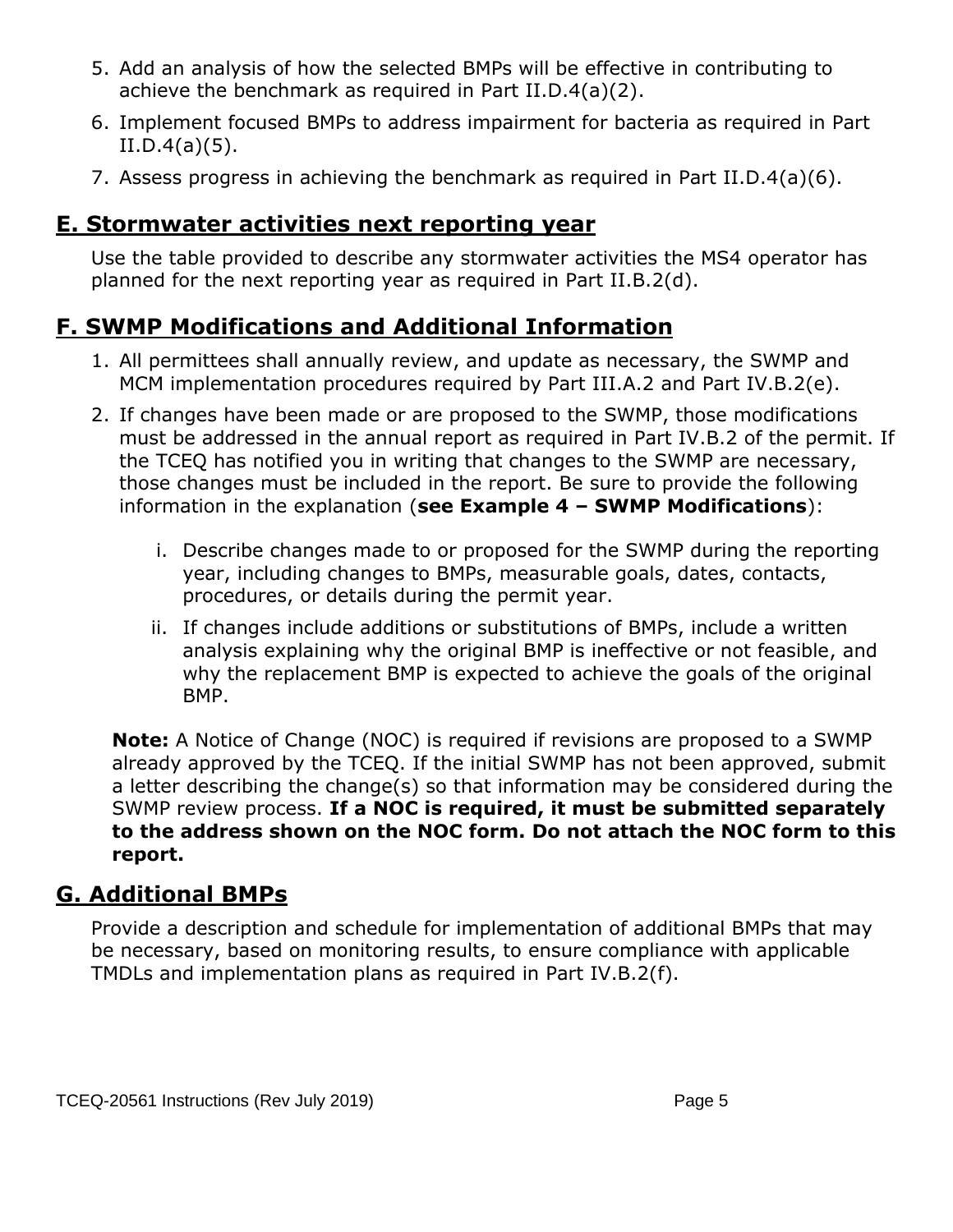### **H. Additional Information**

- 1. Indicate if the MS4 is relying on another entity to satisfy some of the permit obligations. Include the name of the other entity and an explanation of the elements of the SWMP that the entity is responsible for implementing as required in Part IV.B.2(g). A description of the agreement or written documentation of the agreement must be included in the SWMP.
- 2. If permittees share a common SWMP, list all associated authorization numbers, permittee names, and SWMP responsibilities of each permittee. Add more spaces or pages if needed.
- 3. Indicate if this is a system-wide annual report including information for all permittees. If "Yes," all represented permittees must sign the report in accordance with signatory requirements. The regulation governing who may sign an application form is at 30 Texas Administrative Code (TAC) §305.128.

### **I. Construction Activities**

- 1. Provide the number of construction activities that occurred in the jurisdictional area of the MS4 where the permittee was not the construction site operator as required in Part IV.B.2(i). This may be the actual number of Large Site Notices and Small Site Notices submitted to the MS4 operator by construction site operators.
- 2. Does the permittee utilize the seventh MCM related to construction? To answer "Yes," this must have been requested on the Notice of Intent (NOI) or on a NOC and approved by the TCEQ.
	- If "Yes," then provide information about the number of municipal construction activities authorized under this general permit during the reporting period and the total number of acres disturbed for municipal construction projects.

## **J. Certification**

The annual report must be signed by a principal executive officer or ranking elected official, or by a duly authorized representative as referenced in 30 TAC §305.128. The Delegation of Signatories to Reports (TCEQ Form 20403) can be located by visiting TCEQ's < [FORMS](https://www.tceq.texas.gov/search_forms.html) > Web page and entering the form number.

For shared SWMPs, it is acceptable to submit separate signature pages for each operator participating in the shared SWMP, along with one copy of the system-wide annual report.

All certification pages must include an original, wet ink signature. Photocopies, scanned pages, and electronic signatures cannot be accepted.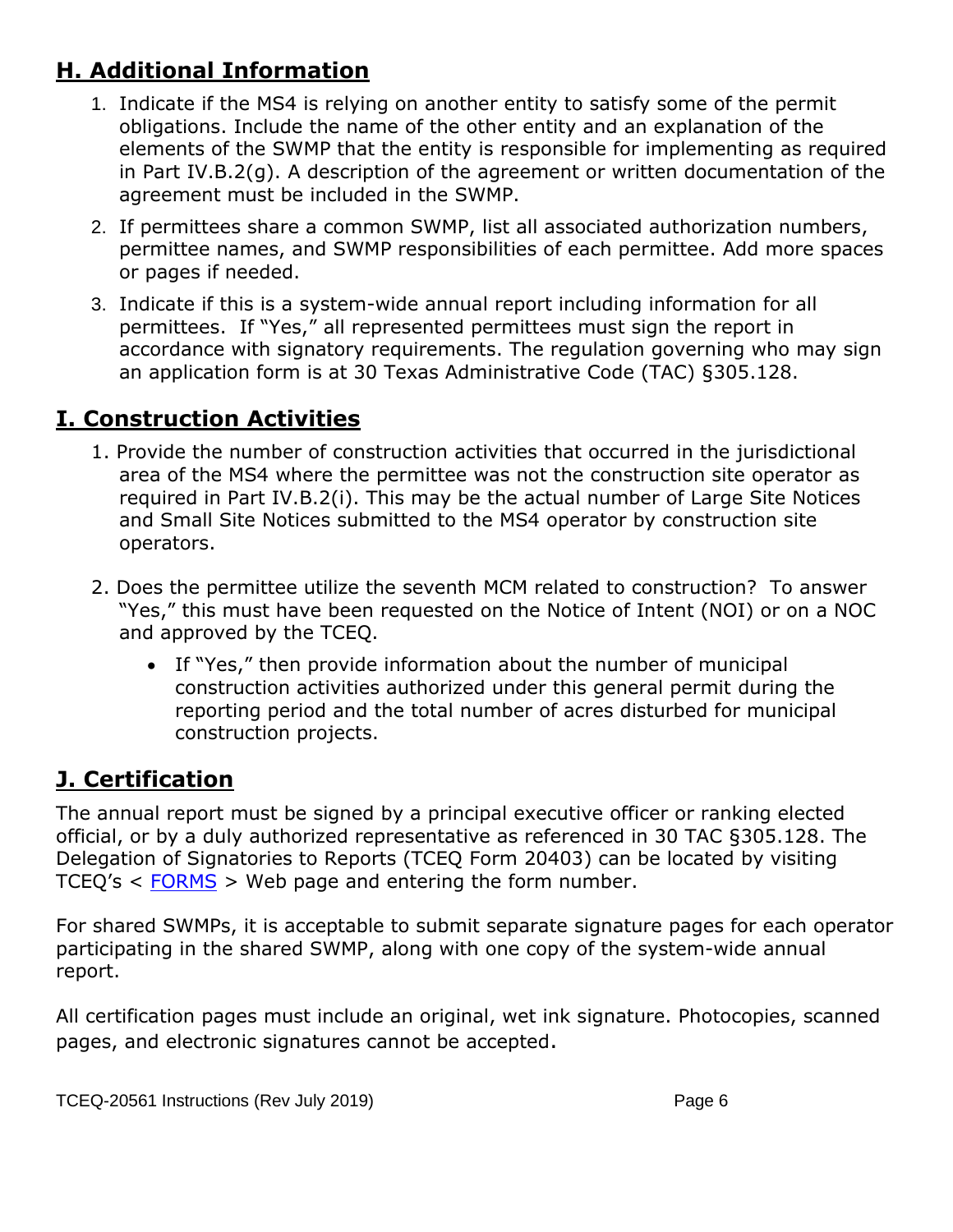## **Example 1– BMP Status**

| MCM(s)                                                                                  | <b>BMP</b>                                                                                          | <b>BMP</b> is appropriate for reducing the<br>discharge of pollutants in<br>stormwater (Answer Yes or No and<br>explain) |
|-----------------------------------------------------------------------------------------|-----------------------------------------------------------------------------------------------------|--------------------------------------------------------------------------------------------------------------------------|
| 2: Illicit Discharge<br>Detection and<br>Elimination                                    | Map all outfalls and<br>all water bodies<br>receiving discharges<br>from the MS4                    | Yes, identified 10 new sources and<br>eliminated 2.                                                                      |
| 2: Illicit Discharge<br>Detection and<br>Elimination                                    | Perform field<br>screening of outfalls                                                              | Yes, there was an increase in illegal<br>discharge detection through screening.                                          |
| 3/4: Construction<br>Site Control and<br>Post-Construction<br><b>Site Control</b>       | Implement<br>stormwater<br>ordinance for<br>construction and<br>post-construction<br>runoff control | Yes, there were reductions in sanitary<br>sewer overflows (SSOs).                                                        |
| 5: Pollution<br>Prevention & Good<br>Housekeeping for<br>Municipal<br><b>Operations</b> | Train all public works<br>and streets staff                                                         | Yes, conducted 5 educational<br>opportunities for staff.                                                                 |
| 6. Industrial<br>stormwater sources<br>- if applicable                                  | Inspect industrial<br>facilities                                                                    | Yes, there was a decrease in illegal<br>dumping into water bodies.                                                       |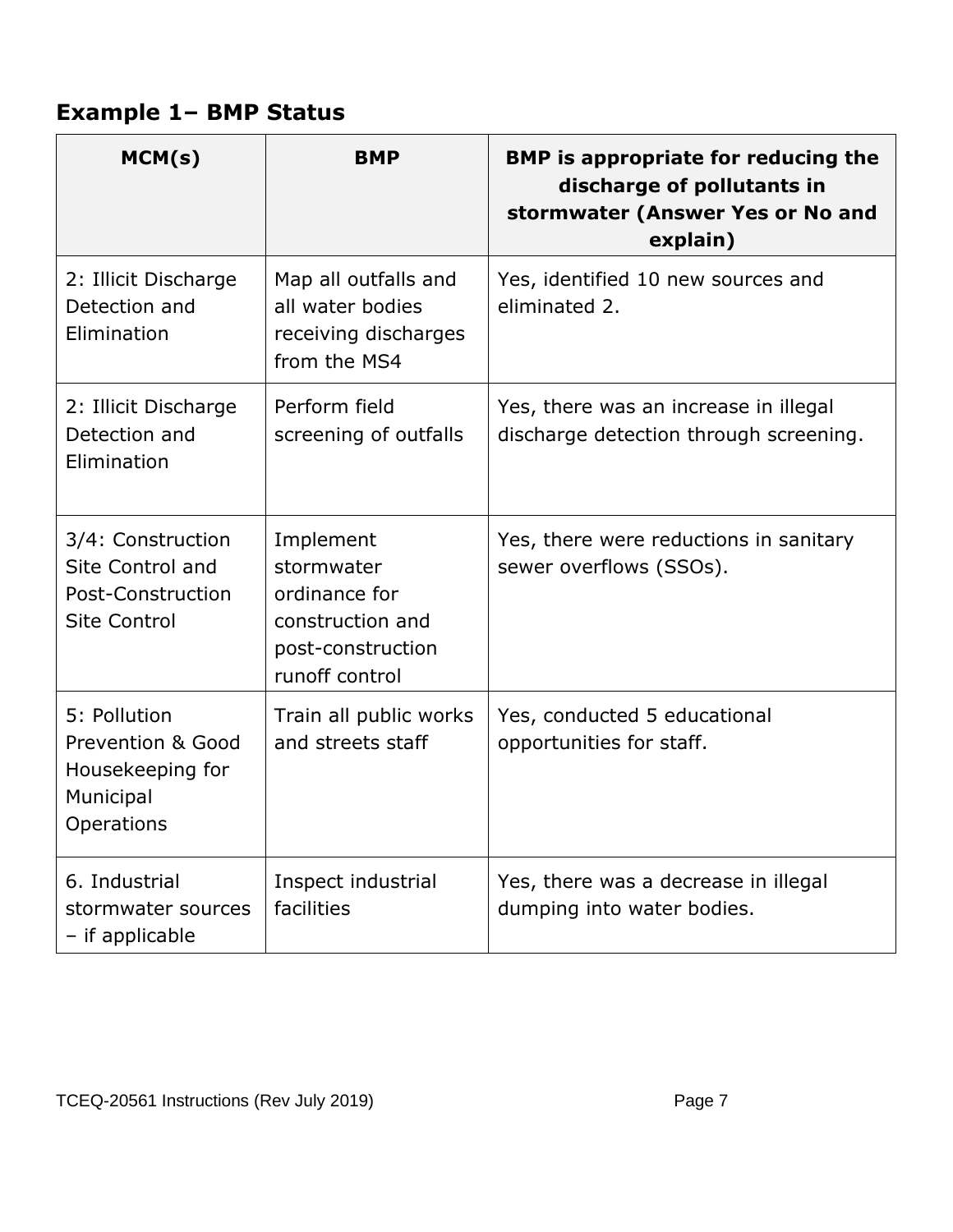# **Example 2 - Pollutant Reduction Analysis**

| <b>MCM</b>     | <b>BMP</b>                                | <b>Information</b><br><b>Used</b> | Quantity | <b>Units</b>     | <b>Does BMP</b><br>Demonstrate a<br><b>Direct Reduction in</b><br><b>Pollutants? (Answer</b><br><b>Yes or No and</b><br>explain)                                    |
|----------------|-------------------------------------------|-----------------------------------|----------|------------------|---------------------------------------------------------------------------------------------------------------------------------------------------------------------|
| $\mathbf{1}$   | 1.1<br>Public<br>education                | Utility bill<br>stuffers          | 300      | <b>Brochures</b> | No. Though this BMP<br>does not result in a<br>direct reduction of<br>pollutants, educating<br>the citizens will<br>eventually reduce<br>litter, hence pollutants.  |
| $\overline{2}$ | 2.4<br>Dry weather<br>screening           | Outfalls                          | 20       | Inspections      | Yes. When illicit<br>discharges are<br>observed, immediate<br>action can be taken to<br>remove the pollutant<br>and track the source.                               |
| 3              | 3.3<br>Construction<br>site<br>inspection | Construction<br>sites             | 5        | Inspections      | Yes. By inspecting the<br>contractor-owned<br>construction sites, we<br>can evaluate if proper<br>BMPs are in place to<br>reduce sediment<br>discharge and erosion. |
| 4              | 4.8<br>Construction<br>plan review        | Plans                             | 5        | <b>Reviews</b>   | No. The pollutants will<br>be reduced over time<br>as the permanent<br>post-construction BMPs<br>are utilized.                                                      |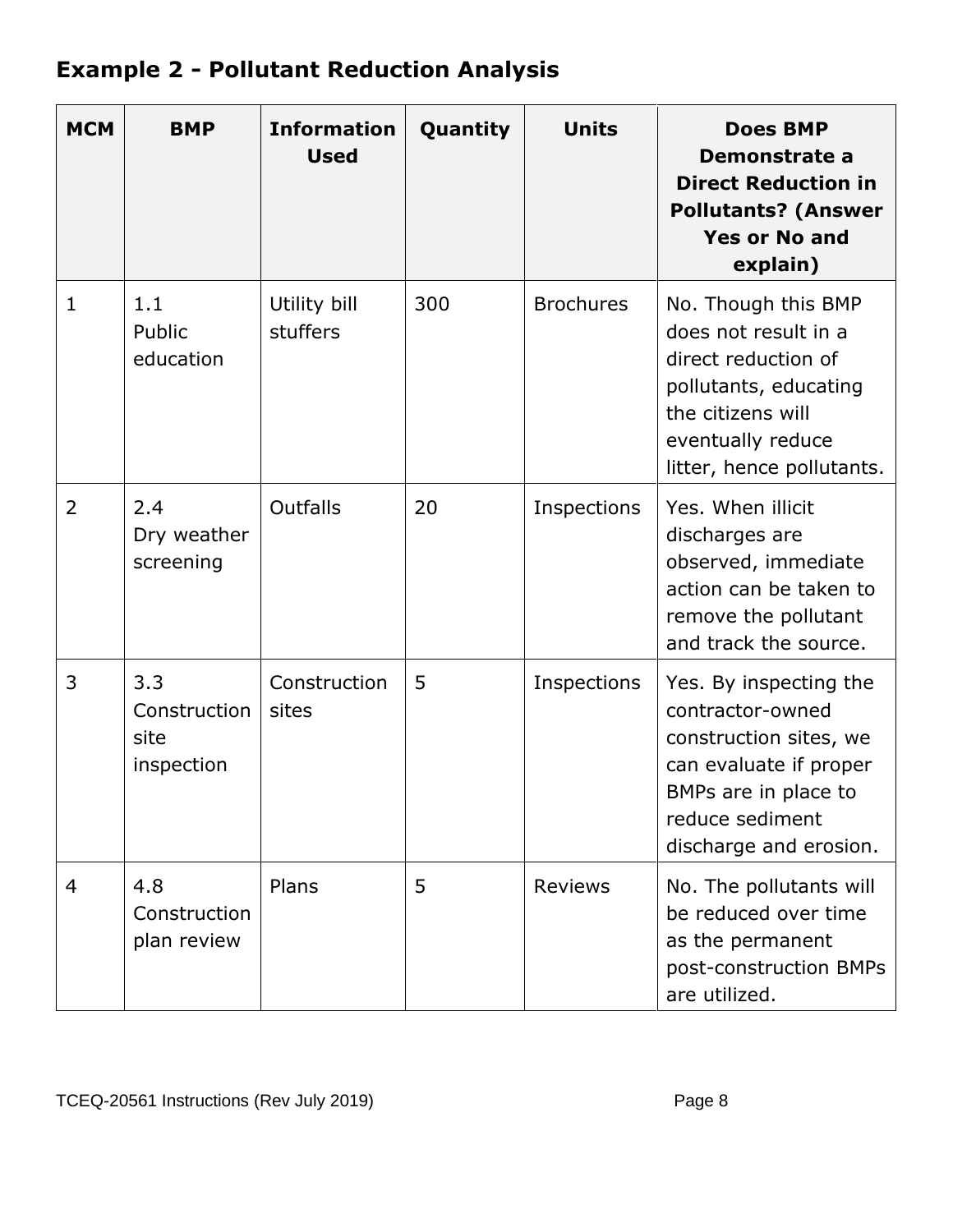### **Example 3 – Measurable Goals Status**

| <b>MCM</b>     | <b>Measurable Goal(s)</b>                                                               | <b>Explain progress toward goal or how</b><br>goal was achieved                                                                      |
|----------------|-----------------------------------------------------------------------------------------|--------------------------------------------------------------------------------------------------------------------------------------|
| $\mathbf{1}$   | Provide utility bill inserts to each<br>utility customer at least once each<br>year     | Met goal - mailed 86,192 inserts with<br>March monthly utility bill.                                                                 |
| $\mathbf{1}$   | Conduct one public meeting or<br>city-wide cleanup day each year                        | Exceeded goal- conducted one public<br>meeting and two cleanup days.                                                                 |
| $\overline{2}$ | Map 25% of outfalls and 50% of<br>receiving waters during Year 1<br>(same as milestone) | Met goal – mapped 20 outfalls out of 80<br>and 3 of 5 receiving waters.                                                              |
| 3              | Perform site inspections on 25%<br>of all active construction sites                     | Did not meet goal - number of<br>construction sites in city was far above<br>normal for the year. Inspected 20% - 137<br>out of 548. |
| 3              | Respond to 100% of construction<br>complaints received                                  | Met goal – responded to 193 of 193<br>construction activity complaints.                                                              |
| $\overline{4}$ | Review all site plans submitted for<br>new development projects                         | Met goal – reviewed 127 of 127 site plans<br>submitted.                                                                              |
| 5              | Sweep 50% of roads each year                                                            | Exceeded goal – swept 80% of all city<br>streets.                                                                                    |
| 5              | Send two employees each year to<br>a stormwater training workshop                       | Met goal - two employees attended<br>stormwater training this year.                                                                  |
| 6              | Inspect 5 industrial facilities                                                         | Met goal - inspected 5 industrial facilities.                                                                                        |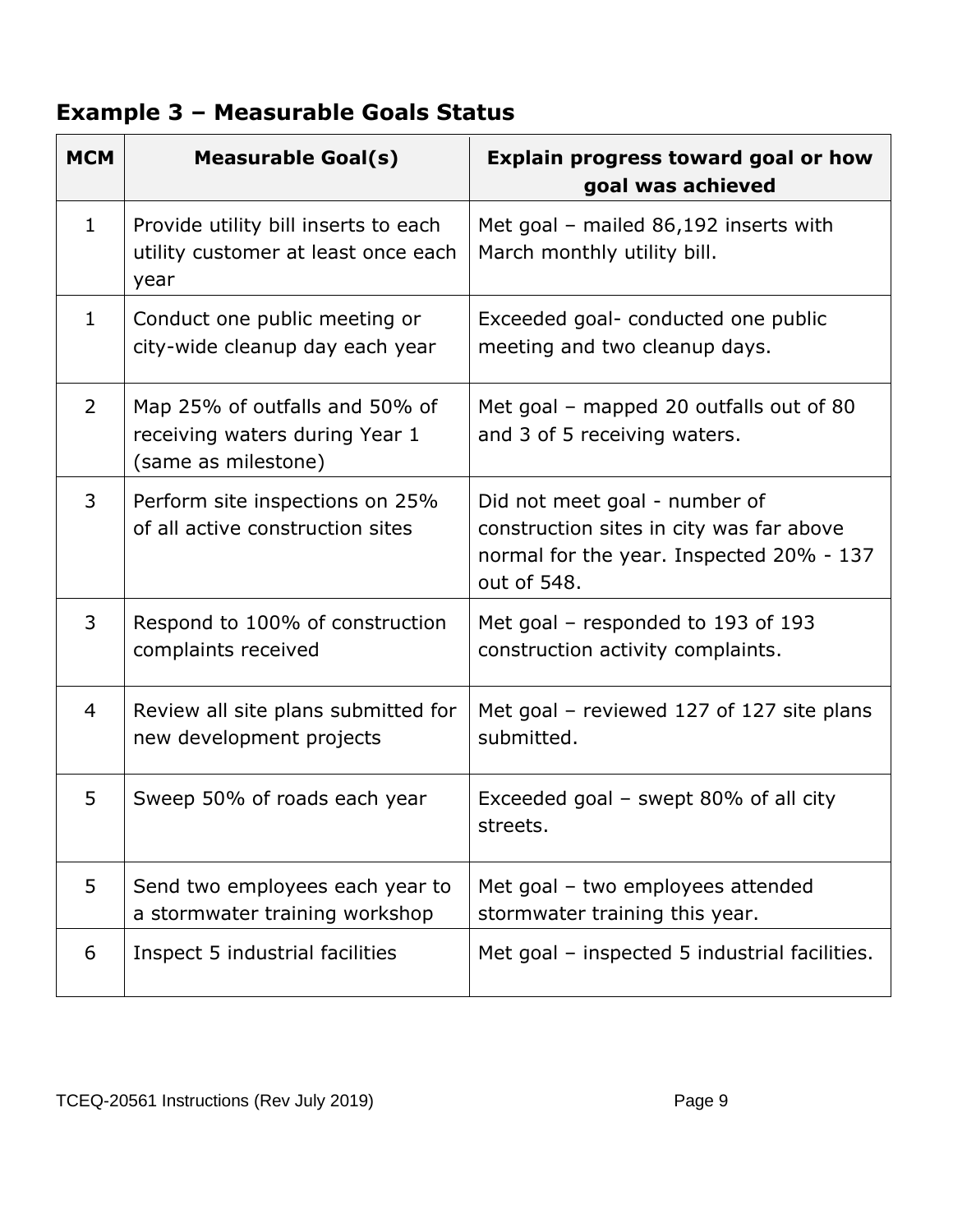#### **Example 4- SWMP Modification**

| MCM(s)         | <b>Measurable</b><br>$Goal(s)$ or $BMP(s)$                                                     | <b>Implemented or Proposed Changes</b><br>(Submit NOC as needed)                                                                                                              |
|----------------|------------------------------------------------------------------------------------------------|-------------------------------------------------------------------------------------------------------------------------------------------------------------------------------|
| 3              | Measurable Goal -<br>perform site<br>inspections on 25%<br>of all active<br>construction sites | Revise goal to perform site inspections on 25% of<br>all active construction sites, or a minimum of 50<br>sites per year. Submitted separate NOC on<br>$3/14/2015$ .          |
| 5              | Measurable Goal-<br>update inventory<br>list quarterly                                         | Revised Goal – update inventory list annually.<br>Submitted separate NOC on 3/14/2015.                                                                                        |
| 1              | <b>BMP 1.8</b>                                                                                 | Change the implementation schedule from<br>January 2015 to completion in May 2015 due to<br>staff changes. Submitted Separate NOC on<br>01/05/2015.                           |
| $\overline{2}$ | <b>BMP 2.4</b>                                                                                 | Delete ineffective BMP - Dye Testing, and replace<br>with effective BMP - Smoke Testing, to identify<br>sanitary sewer system leaks. Submitted separate<br>NOC on 06/12/2015. |

#### **Example 5 – Cover Letter Template**

Submit on letterhead, and include:

- the mail date of the letter and report;
- the MS4 name and authorization number;
- the TCEQ region number where the MS4 sent a copy of the annual report; and
- the name(s) and authorization number(s) of other MS4s contributing to the SWMP if applicable.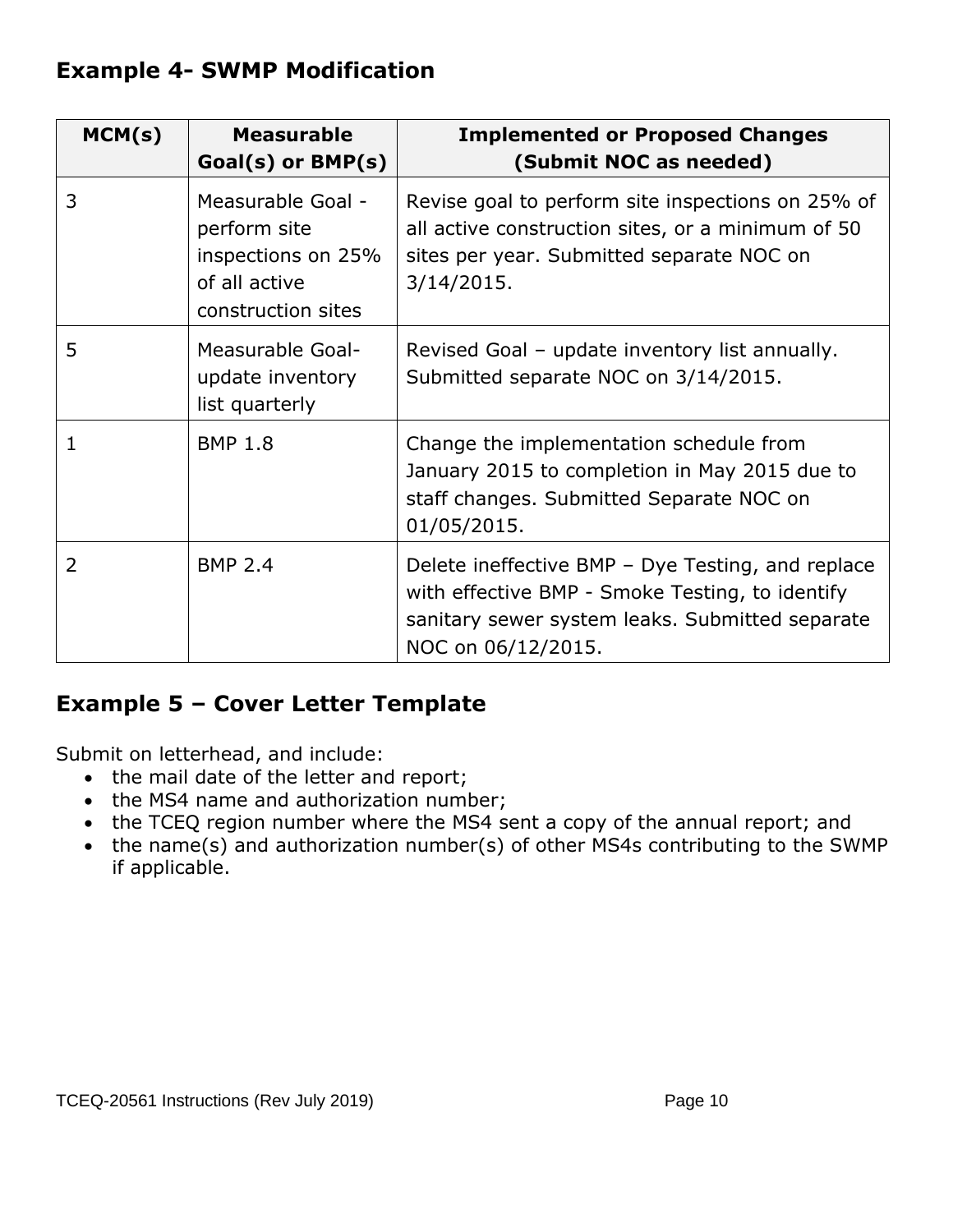Letterhead

1/14/2022

Texas Commission on Environmental Quality Stormwater Team Leader (MC-148) P.O. Box 13087 Austin, Texas 78711-3087

Re: Phase II MS4 Annual Report Transmittal for the City of Hutchins TPDES Authorization: TXR040593

Dear Team Leader:

This letter serves to transmit the required annual report for the Texas Pollutant Discharge Elimination System Small Municipal Separate Storm Sewer System General Permit, Authorization Number TXR040593 for the City of Hutchins.

The annual report is for Year\_3\_. The reporting period's beginning 01/01/2021 and ending 12/31/2021.

A separate Notice of Change has not been submitted based on the fact that changes have not been proposed for the next permit year.

The Notice of Change was submitted to TCEQ's Applications Review and Processing Team (MC-148):

BY OVERNIGHT/EXPRESS MAIL: Texas Commission on Environmental Quality Applications Review and Processing Team (MC-148) 12100 Park 35 Circle Austin, TX 78753

As required by the general permit, a copy of the report has been mailed to the TCEQ's regional office 4 in Fort Worth, Texas.

Sincerely,

Robert Mcwayne / Operations Manager of Public Works

TCEQ-20561 Instructions (Rev July 2019) Page 11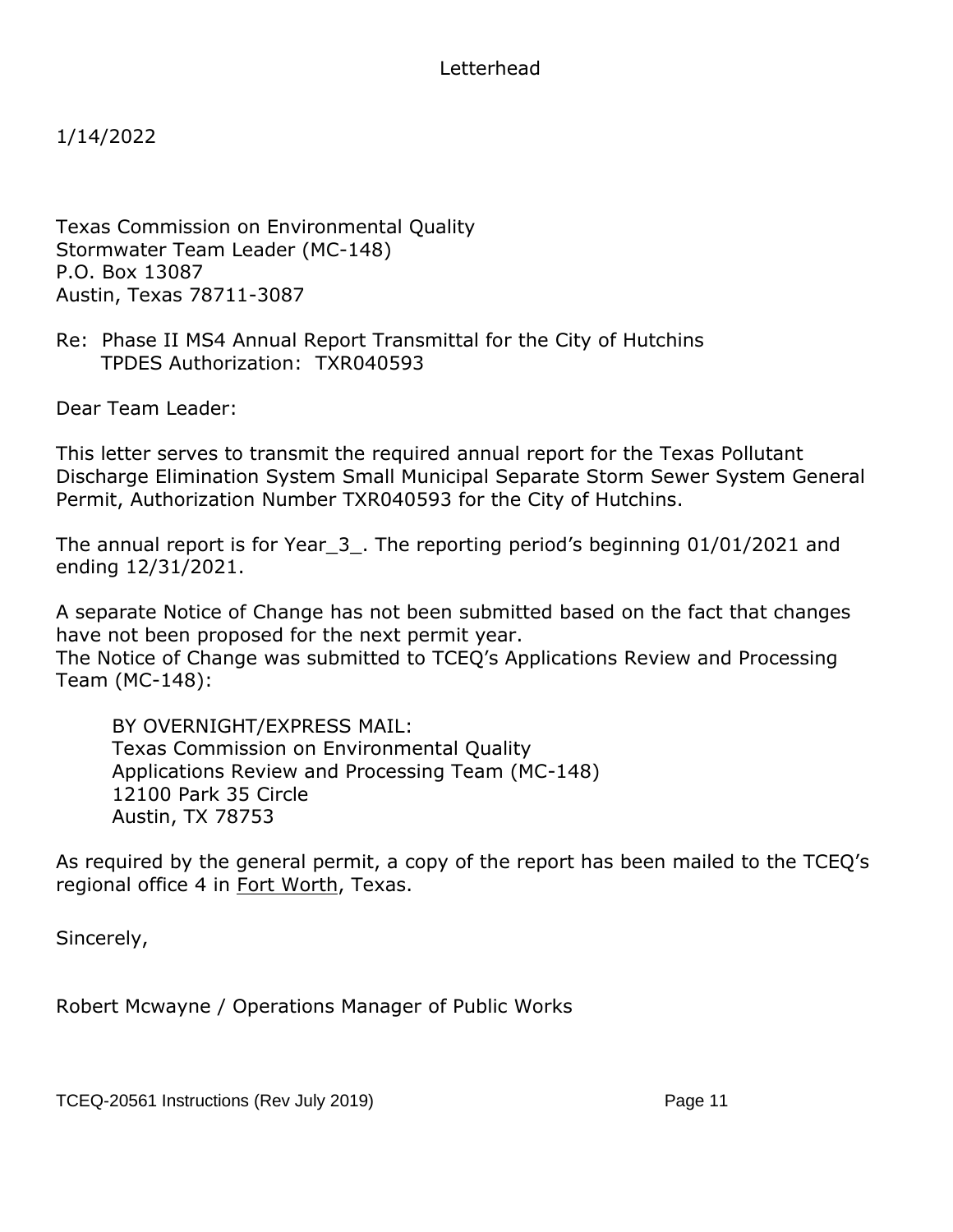### **Phase II (Small) MS4 Annual Report Form**

#### **TPDES General Permit Number TXR040000**

#### **A. General Information**

Authorization Number: TXR040593

Reporting Year: 3

Annual Reporting Year Option Selected by MS4:

Calendar Year: 2021

Reporting period beginning date: 1/1/2021

Reporting period end date: 12/31/2021

MS4 Operator Level: 1 Name of MS4: City of Hutchins

Contact Name: Robert Mcwayne Telephone Number: 214-364-3452

Mailing Address: 610 W. Hickman St. Hutchins, TX 75141

E-mail Address: rmcwayne@cityofhutchins.org

A copy of the annual report was submitted to the TCEO Region: YES x NO\_\_\_\_Region the annual report was submitted to: TCEQ Region 4

#### **B. Status of Compliance with the MS4 GP and SWMP**

1. Provide information on the status of complying with permit conditions: (TXR040000 Part IV.B.2)

|                                                                                                                                                    | <b>Yes</b> | <b>No</b> | <b>Explain</b> |
|----------------------------------------------------------------------------------------------------------------------------------------------------|------------|-----------|----------------|
| Permittee is currently in compliance with the<br>SWMP as submitted to and approved by the<br>TCEQ.                                                 | X          |           |                |
| Permittee is currently in compliance with<br>recordkeeping and reporting requirements.                                                             | X          |           |                |
| Permittee meets the eligibility requirements of the<br>permit (e.g., TMDL requirements, Edwards Aquifer<br>limitations, compliance history, etc.). | X          |           |                |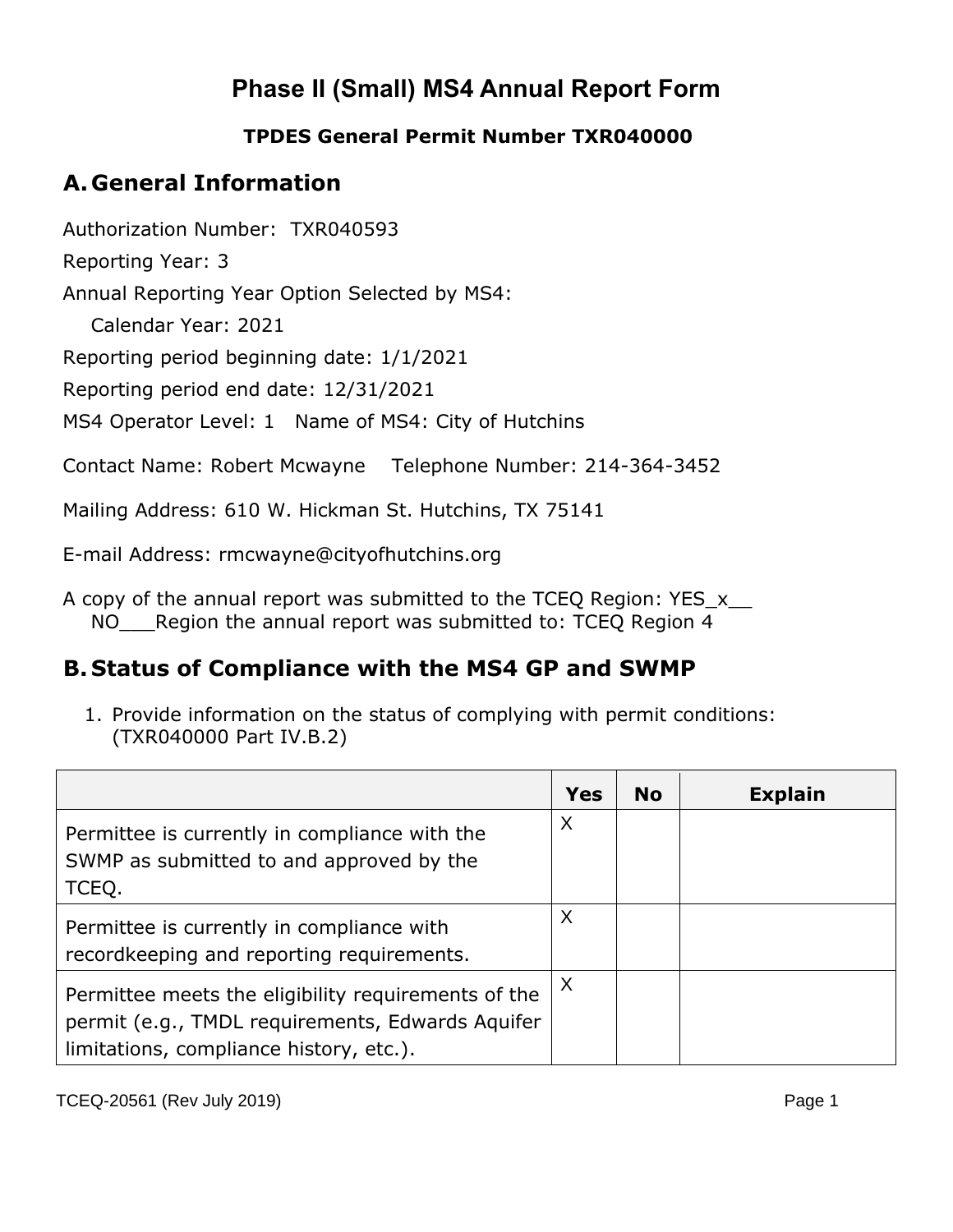| Permittee conducted an annual review of its<br>SWMP in conjunction with preparation of the |  |  |
|--------------------------------------------------------------------------------------------|--|--|
| annual report                                                                              |  |  |

2. Provide a general assessment of the appropriateness of the selected BMPs. You may use the table below to meet this requirement (**see Example 1 in instructions**):

| MCM(s)                                                                                             | <b>BMP</b>                                                                                       | <b>BMP</b> is appropriate for reducing the discharge<br>of pollutants in stormwater (Answer Yes or<br>No and explain)                                                 |
|----------------------------------------------------------------------------------------------------|--------------------------------------------------------------------------------------------------|-----------------------------------------------------------------------------------------------------------------------------------------------------------------------|
| 5: Pollution<br>prevention &<br>good<br>housekeeping<br>for municipal<br>operations                | Train all public works<br>staff and improve the<br>training program.                             | Yes, we continue to train all public works employees on a<br>quarterly basis.                                                                                         |
| 2: Illicit<br><b>Discharge</b><br>Detection and<br>Elimination                                     | Perform field<br>screening of outfalls                                                           | Yes, IDDE Ordinance was completed in 2008 and is still<br>enforced by our field utility department, code enforcement<br>and our building inspection division.         |
| $3/4$ :<br>Construction<br><b>Site Control</b><br>and Post-<br>Construction<br><b>Site Control</b> | Enforce stormwater<br>ordinances for<br>construction and<br>post construction<br>runoff control. | Yes, all construction sites are inspected daily, and<br>contractors are expected to follow the city ordinances<br>13.08.007 thru 13.08.012                            |
| 5: Pollution<br>Prevention                                                                         | Continued our litter<br>control program                                                          | Yes, Trash is picked up in different areas of the city daily.<br>This continues to be an effective way to help limit the<br>amount of trash in the stormwater system. |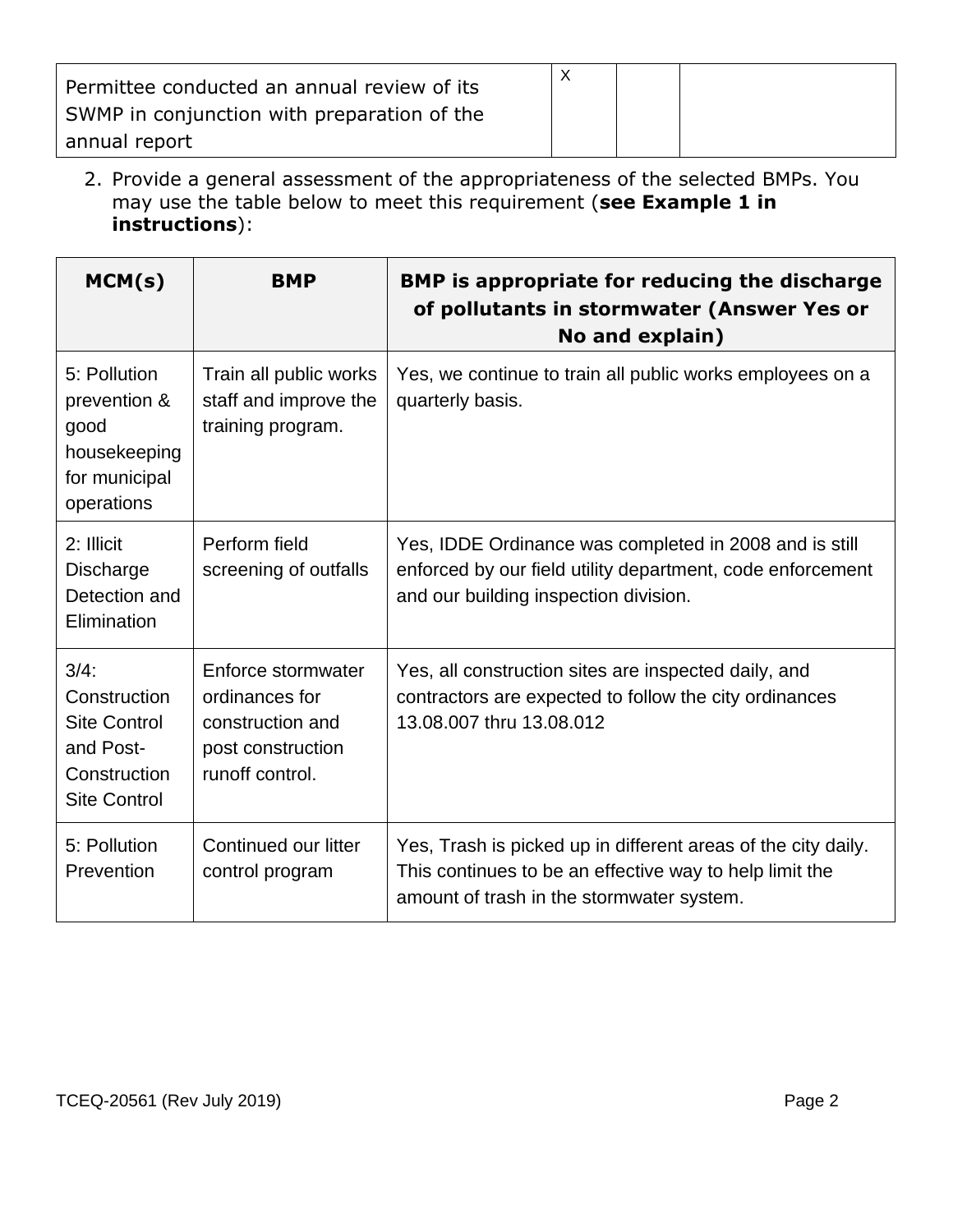| <b>Pollution</b><br>Prevention &<br>Good<br>Housekeeping<br>for Municipal<br><b>Operations</b> | Inspect and clean<br>inlets on a quarterly<br>basis | Yes, by performing these actions we ensure that the<br>stormwater system can flow freely without any obstructions<br>and help to limit the amount of trash entering local bodies<br>of water.               |
|------------------------------------------------------------------------------------------------|-----------------------------------------------------|-------------------------------------------------------------------------------------------------------------------------------------------------------------------------------------------------------------|
| Industrial<br>Stormwater<br><b>Sources</b>                                                     | Inspect industrial<br>facilities                    | Yes, industrial sites are inspected on a regular basis by<br>doing a drive through of the properties. Dallas Water<br>Utilities also takes routine samples from them and reports<br>any issues found to us. |

3. Describe progress towards achieving the goal of reducing the discharge of pollutants to the MEP. If no progress was made or the BMP did not result in a reduction in pollutants, provide an explanation. Use the table below to meet this requirement (**see Example 2 in instructions**):

| <b>MCM</b> | <b>BMP</b>                                 | <b>Information</b><br><b>Used</b> | Quantity                                | <b>Units</b> | <b>Does the BMP</b><br>Demonstrate a Direct<br><b>Reduction in</b><br><b>Pollutants? (Answer</b><br><b>Yes or No and</b><br>explain)                                                                    |
|------------|--------------------------------------------|-----------------------------------|-----------------------------------------|--------------|---------------------------------------------------------------------------------------------------------------------------------------------------------------------------------------------------------|
|            | Construction<br><b>Site</b><br>Inspections | Construction<br><b>Sites</b>      | 5 construction<br>sites for the<br>year | Inspections  | Yes, by doing daily<br>inspections of the<br>construction sites we have<br>been able to make sure<br>contractors and developers<br>are following the city<br>ordinances and maintain<br>the work sites. |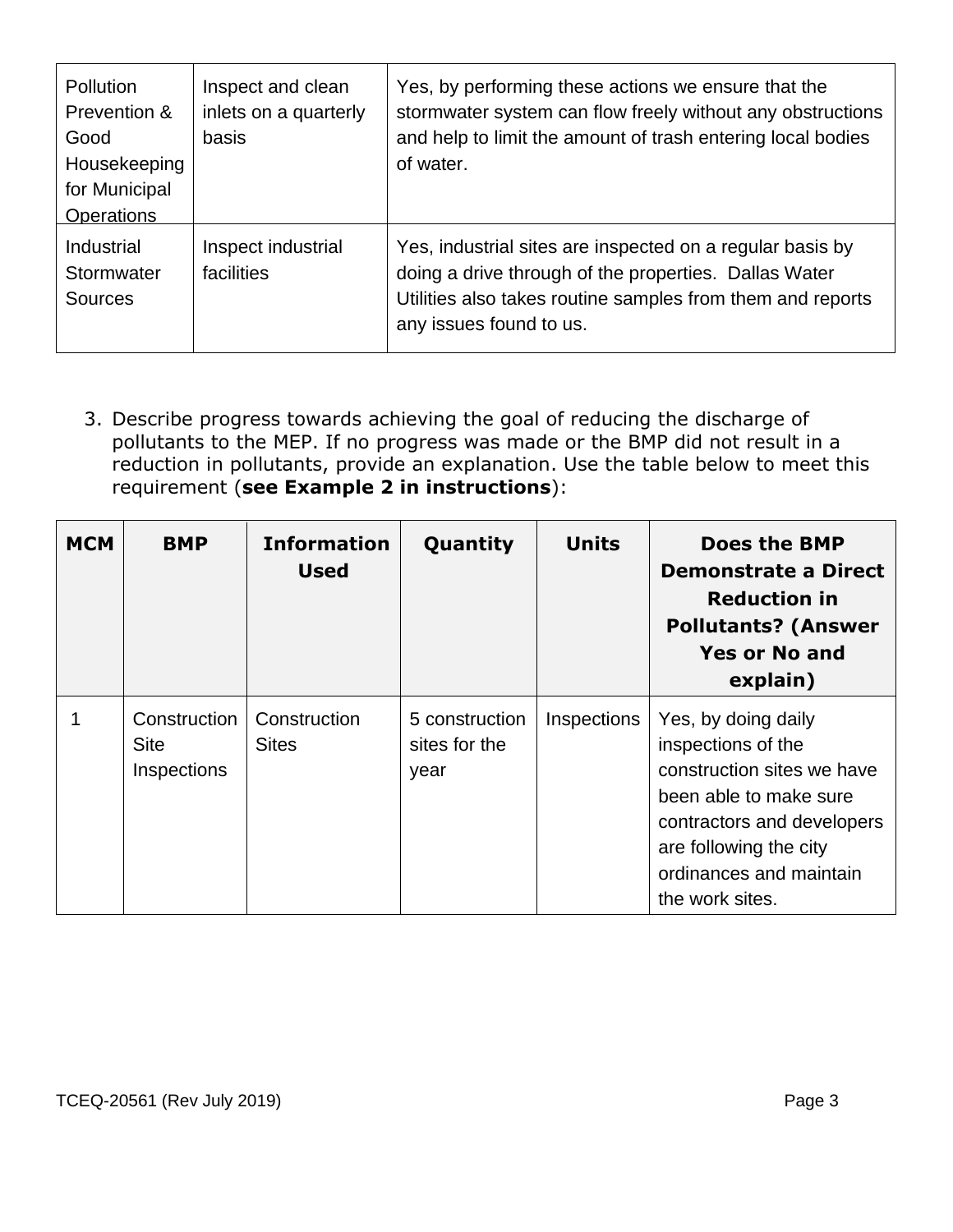| $\overline{2}$ | 1.1 Public<br>Education            | <b>Utility Bill</b><br><b>Stuffers</b>            | Approximately<br>1500 | Pamphlets                     | No, but by mailing them<br>with the water bills to the<br>businesses and residents<br>we are hoping that at least<br>a small percentage of the<br>recipients are reading<br>them.                                                                                                              |
|----------------|------------------------------------|---------------------------------------------------|-----------------------|-------------------------------|------------------------------------------------------------------------------------------------------------------------------------------------------------------------------------------------------------------------------------------------------------------------------------------------|
| 3              | 4.8<br>Construction<br>plan review | Plans                                             | $\overline{4}$        | Plans                         | No, but reviewing the plans<br>and conducting pre-<br>construction meetings with<br>the contractors, engineers<br>and developers we are<br>able to let them know<br>ahead of time what is<br>expected of them and what<br>we enforce to prevent the<br>pollution of our stormwater<br>systems. |
| $\overline{4}$ | 1.1 Public<br>Outreach             | Pamphlets<br>placed out at all<br>city facilities | 300                   | Pamphlets                     | No, however making the<br>information available to the<br>public allows residents to<br>have access to it should<br>the ever have the need or<br>desire to get it.                                                                                                                             |
| 5              | 5 Pollution<br>Prevention          | Daily trash logs                                  | 551 bags              | 55 gallon<br>Bags of<br>trash | Yes, we removed 551 bags<br>of trash all weighing<br>approximately 20 lbs. each<br>from the roadways and<br>ditches. That is almost<br>double the amount from<br>2020.                                                                                                                         |

4. Provide the measurable goals for each of the MCMs, and an evaluation of the success of the implementation of the measurable goals (**see Example 3 in instructions):**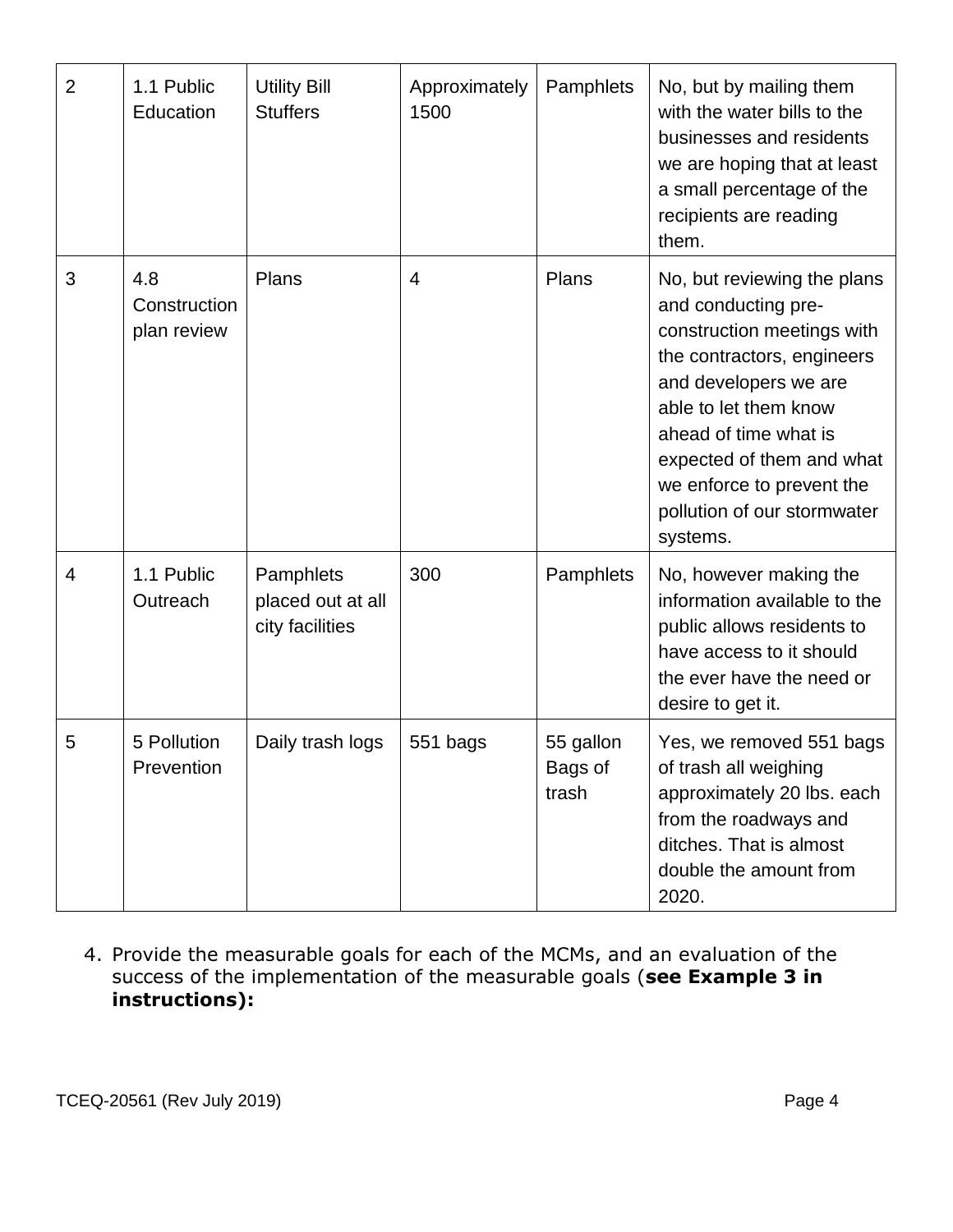| MCM(s)         | <b>Measurable</b><br>Goal(s)                                                    | Explain progress toward goal or how goal was<br>achieved.<br>If goal was not accomplished, please explain.                                                                                                                                      |
|----------------|---------------------------------------------------------------------------------|-------------------------------------------------------------------------------------------------------------------------------------------------------------------------------------------------------------------------------------------------|
| 3              | 100% construction<br>site inspections                                           | Met goal: We were able to conduct a daily inspection of all 5<br>of the construction sites in the city.                                                                                                                                         |
| 5              | Sweep 100% of<br>major roadways<br>within the city limits                       | Goal not met: Unfortunately, we were only able to clean 25%<br>of our major roadways.                                                                                                                                                           |
| 5              | Pollution prevention<br>and good<br>housekeeping for<br>municipal<br>operations | Met goal: We have continued our litter control program by<br>having our streets department empty trash receptacles at all<br>city facilities daily. They also pick up trash in ditches and in<br>city easements and right of ways daily.        |
| 6              | Industrial facility<br>inspections                                              | Met goal: With the assistance of our building official and code<br>enforcement we have continued to inspect all industrial sites<br>on a regular basis to ensure that there isn't any illegal<br>dumping or stormwater issues with any of them. |
| $\overline{7}$ | Conduct a city-wide<br>cleanup day                                              | Goal met: We were able to conduct our annual city-wide<br>cleanup day lead by our code enforcement officer.                                                                                                                                     |

#### **C. Stormwater Data Summary**

Provide a summary of all information used, including any lab results (if sampling was conducted) to assess the success of the SWMP at reducing the discharge of pollutants to the MEP. For example, did the MS4 conduct visual inspections, clean the inlets, look for illicit discharge, clean streets, look for flow during dry weather, etc.? We have continued to clean and inspect all inlets on a regular basis. We have also continued to improve and expand our litter control program and almost doubled the amount of litter cleaned up from the previous year, which continues to drastically reduced the amount of litter and debris in our system. We have also continued our "Pull down" program to keep our sanitary sewer lines clean to help reduce the risk of sanitary sewer overflows.

#### **D.Impaired Waterbodies**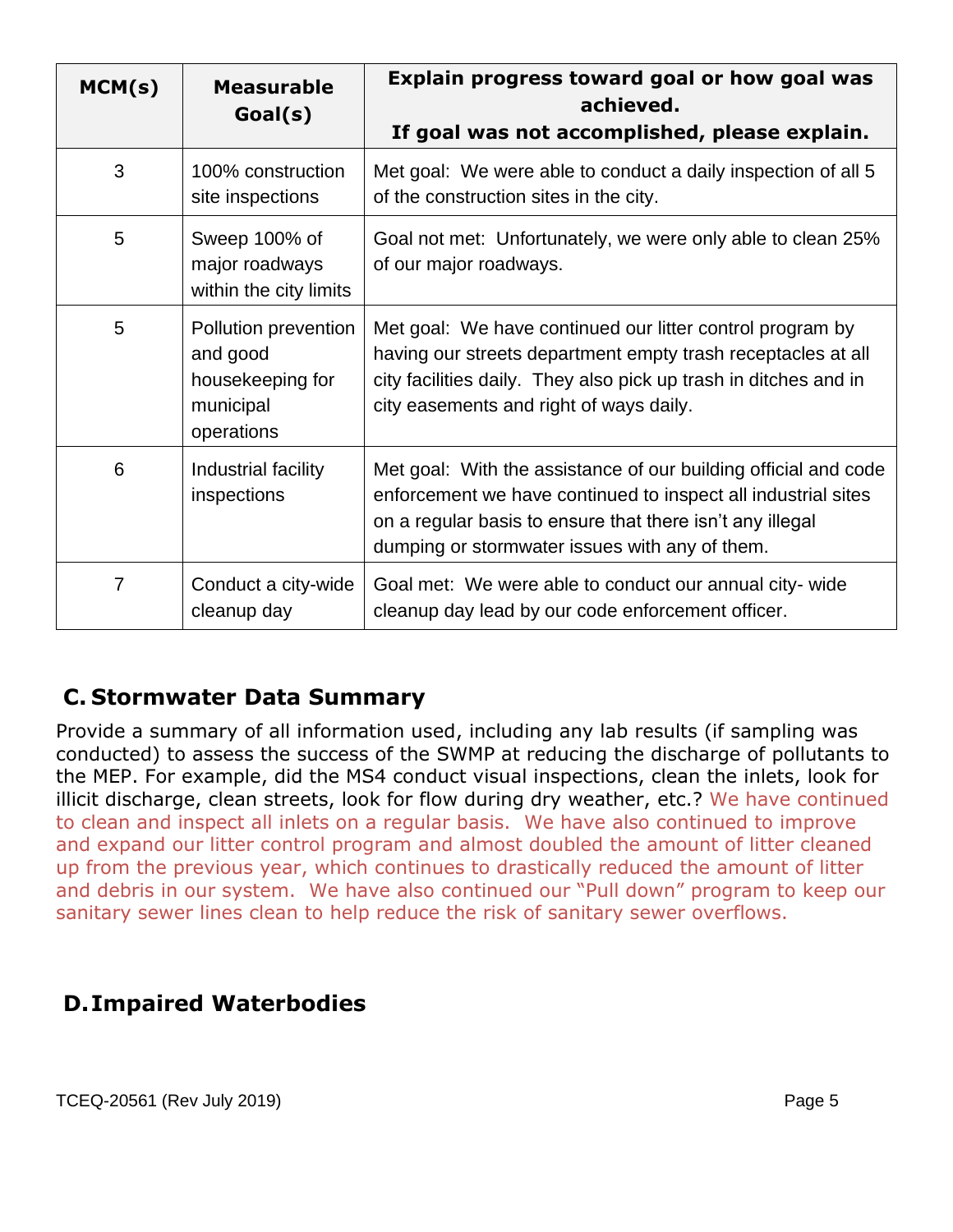- 1. Identify whether an impaired water within the permitted area was added to the latest EPA-approved 303(d) list or the Texas Integrated Report of Surface Water Quality for CWA Sections 305(b) and 303(d). List any newly identified impaired waters below by including the name of the water body and the cause of impairment. None added
- 2. If applicable, explain below any activities taken to address the discharge to impaired waterbodies, including any sampling results and a summary of the small MS4's BMPs used to address the pollutant of concern. Not applicable
- 3. Describe the implementation of targeted controls if the small MS4 discharges to an impaired water body with an approved TMDL.

 The impairments for dioxin and PCBs in edible tissue are considered legacy pollutants and the City of Hutchins is not required to address legacy pollutants. The City of Hutchins discharges into segID: 0805 Upper Trinity River. Segment 0805 has two total maximum daily loads (TMDLs) for indicator bacteria in the upper trinity river, Dallas, Texas Segment 0805. The City of Hutchins has implemented a very proactive litter control program and An Animal waste ordinance that is enforced by our animal control division. We also provide a dead animal pick up program for the residents/businesses and anytime one is seen in the streets or ditches. The City also tries to sweep all major roadways at least once a year to help remove debris and waste. Our sewer/water department inspects all sewer sites daily and drives the city inspecting manholes for sanitary sewer overflows during heavy rain events.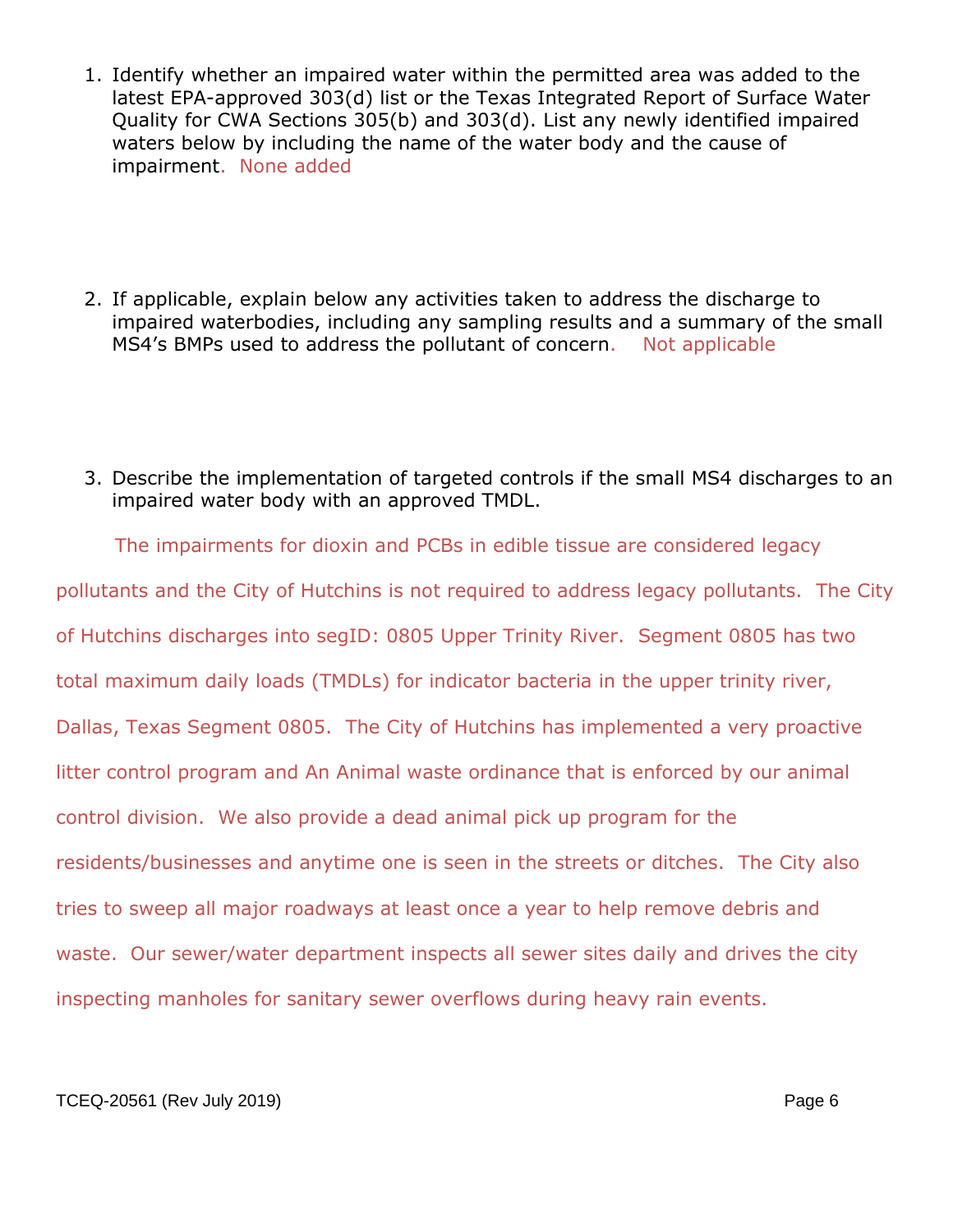4. Report the benchmark identified by the MS4 and assessment activities:

| <b>Benchmark</b><br><b>Parameter</b><br>(Ex: Total<br><b>Suspended</b><br>Solids) | <b>Benchmark</b><br><b>Value</b> | <b>Description of additional</b><br>sampling or other assessment<br>activities | Year(s)<br>conducted |
|-----------------------------------------------------------------------------------|----------------------------------|--------------------------------------------------------------------------------|----------------------|
| <b>Bacteria</b>                                                                   | 2,123 billion<br>mpn/day         | <b>None</b>                                                                    | $\overline{2}$       |
| <b>Bacteria</b>                                                                   | 2,123 billion<br>mpn/day         | None                                                                           | $\overline{2}$       |
| <b>Bacteria</b>                                                                   | 2,123 billion<br>mpn/day         | None                                                                           | $\overline{2}$       |

5. Provide an analysis of how the selected BMPs will be effective in contributing to achieving the benchmark:

| <b>Benchmark Parameter</b> | <b>Selected BMP</b>                               | <b>Contribution to</b><br>achieving Benchmark                                                                                                                                                                       |
|----------------------------|---------------------------------------------------|---------------------------------------------------------------------------------------------------------------------------------------------------------------------------------------------------------------------|
| 2,123 billion mpn/day      | Litter control program                            | We removed 551 bags of<br>trash from the<br>roadways and ditches<br>(55 gallon bags)                                                                                                                                |
| 2,123 billion mpn/day      | Sewer mainline and<br>manhole cleaning<br>program | By cleaning out our sewer<br>mains systematically we<br>have prevented sanitary<br>sewer overflows from<br>happening, helping to keep<br>raw sewage out of the<br>stormwater system and local<br>lakes and streams. |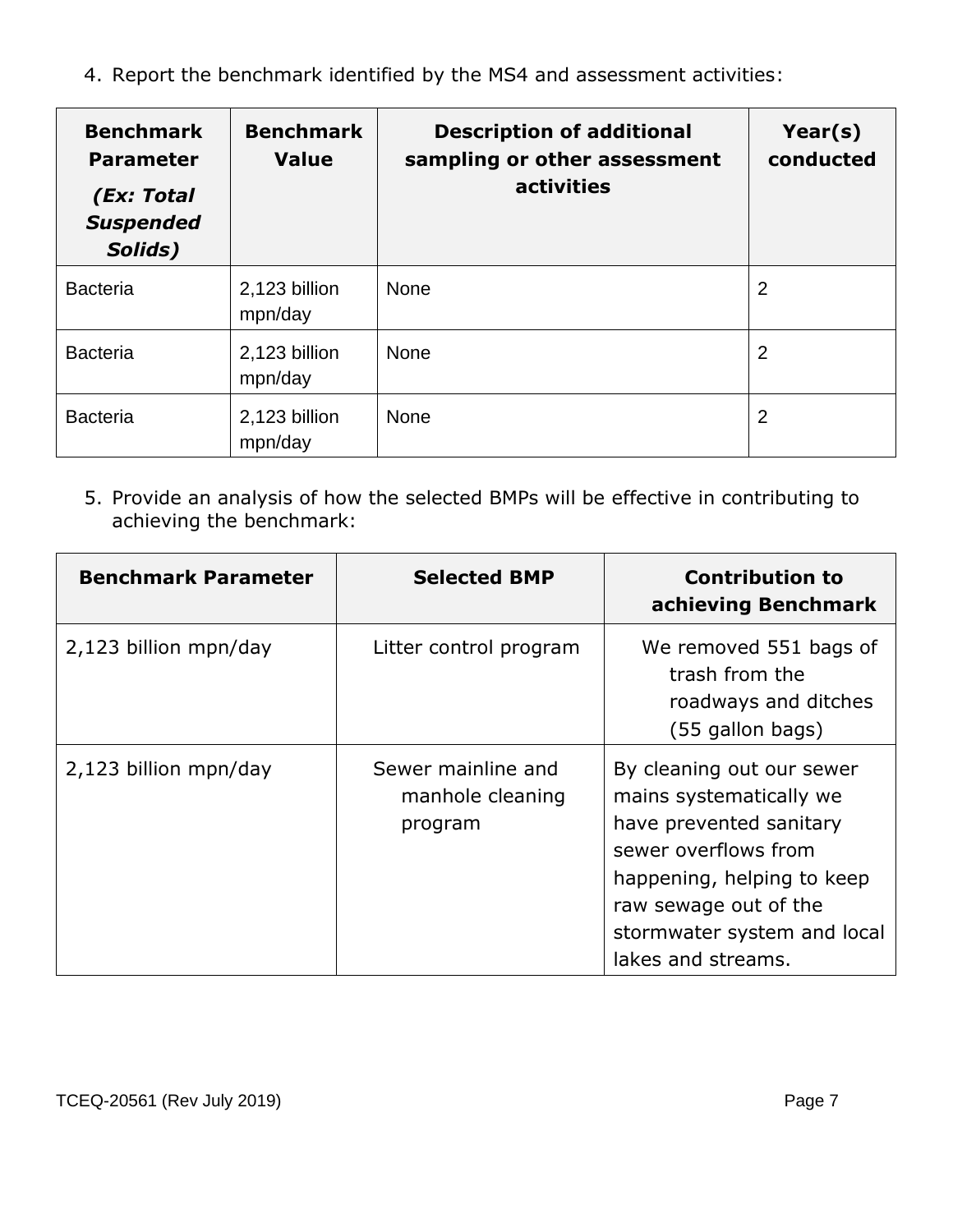| 2,123 billion mpn/day | Construction plan<br>review                                                | By reviewing construction<br>plans and having pre-<br>construction meetings<br>with the contractors<br>prior to the start of<br>the projects we can<br>ensure that they<br>understand our<br>guidelines for SWPPP<br>in advance and the<br>penalties if they do not<br>follow them. |
|-----------------------|----------------------------------------------------------------------------|-------------------------------------------------------------------------------------------------------------------------------------------------------------------------------------------------------------------------------------------------------------------------------------|
| 2,123 billion mpn/day | Train all public works<br>employees and<br>improve the training<br>program | By training our staff<br>members they have<br>been more proactive<br>with inspections and<br>litter control. This will<br>lead to more issues<br>being found and<br>corrected in a timely<br>manner.                                                                                |

6. If applicable, report on focused BMPs to address impairment for bacteria:

| <b>Description of</b><br><b>bacteria-focused BMP</b> | <b>Comments/Discussion</b>                                                                                                                                                                                                                                                              |
|------------------------------------------------------|-----------------------------------------------------------------------------------------------------------------------------------------------------------------------------------------------------------------------------------------------------------------------------------------|
| Deceased animal pickup                               | We offer a deceased animal pickup to all<br>residents and businesses. Our animal<br>control officer also picks up any deceased<br>animals found in the roadways and ditches.<br>By keeping up with this we are helping<br>keep bacteria from animal carcasses out of<br>our stormwater. |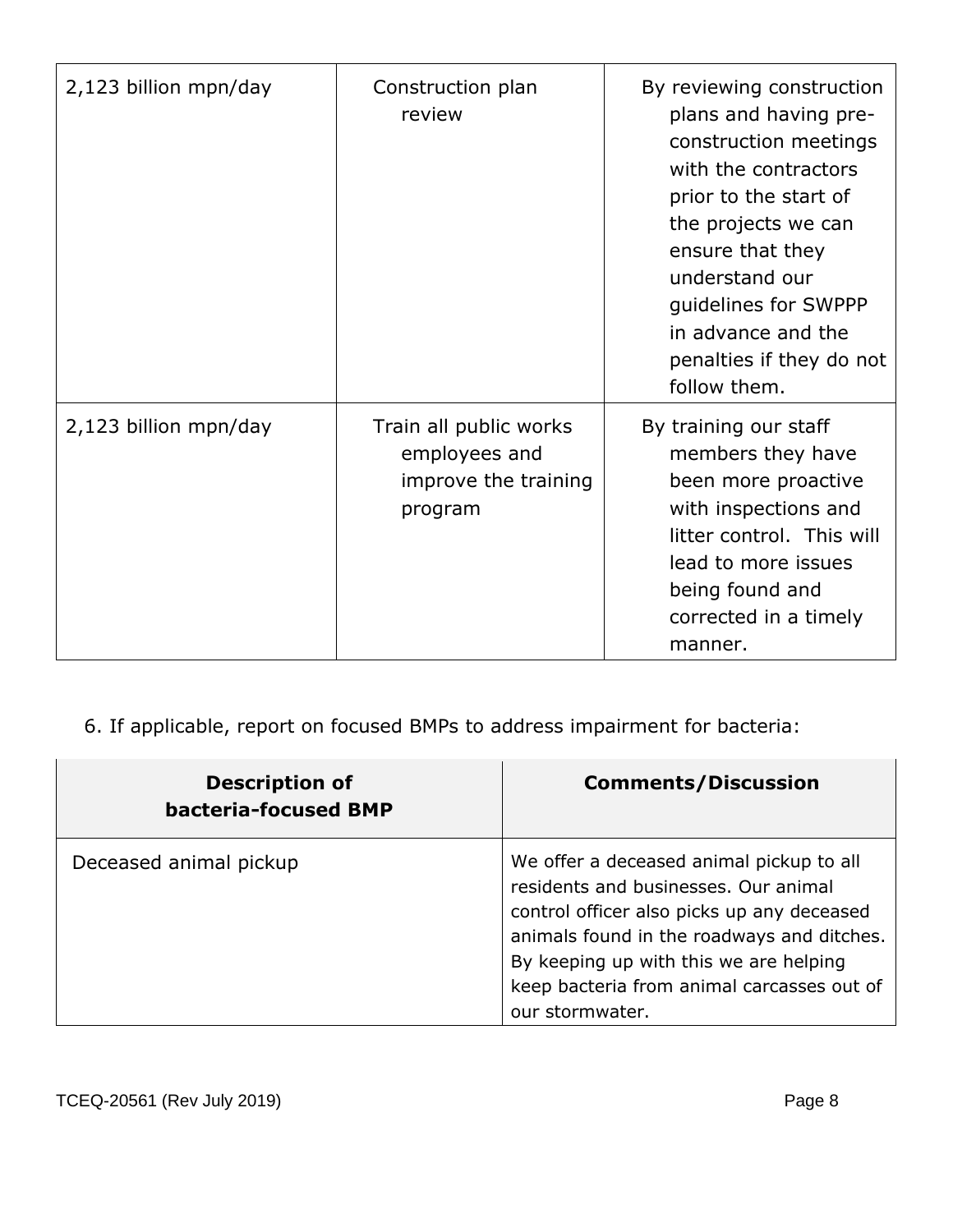| Animal waste ordinance                               | The animal control division enforces this<br>citywide ordinance on all residents and<br>businesses with animals on the premises.<br>By doing this they help to limit the amount<br>of animal waste in yards, public grounds,<br>and streets.                                                                                                                                                                                       |
|------------------------------------------------------|------------------------------------------------------------------------------------------------------------------------------------------------------------------------------------------------------------------------------------------------------------------------------------------------------------------------------------------------------------------------------------------------------------------------------------|
| Litter control and daily cleaning of city<br>grounds | Our streets department picks up litter<br>around the city daily and empties all trash<br>receptacles at all city parks and buildings.<br>They also clean up any animal waste that<br>they find on city grounds                                                                                                                                                                                                                     |
| Sanitary sewer maintenance and cleaning.             | Our water/wastewater department checks<br>all sewer stations daily and conducts<br>preventative maintenance on them as<br>needed. We also do sewer main pull-<br>downs on a scheduled basis as opposed to<br>only when signs of issues start to show.<br>This helps us to ensure there are no<br>sanitary sewer overflows due to main line<br>blockages and helps to reduce the number<br>of residential sewer issues in the city. |

7. Assess the progress to determine BMP's effectiveness in achieving the benchmark.

For example, the MS4 may use the following benchmark indicators:

- number of sources identified or eliminated;
- number of illegal dumping's;
- increase in illegal dumping reported;
- number of educational opportunities conducted;
- reductions in sanitary sewer flows (SSOs); /or
- increase in illegal discharge detection through dry screening.

|  | <b>Benchmark Indicator</b> | <b>Description/Comments</b> |
|--|----------------------------|-----------------------------|
|--|----------------------------|-----------------------------|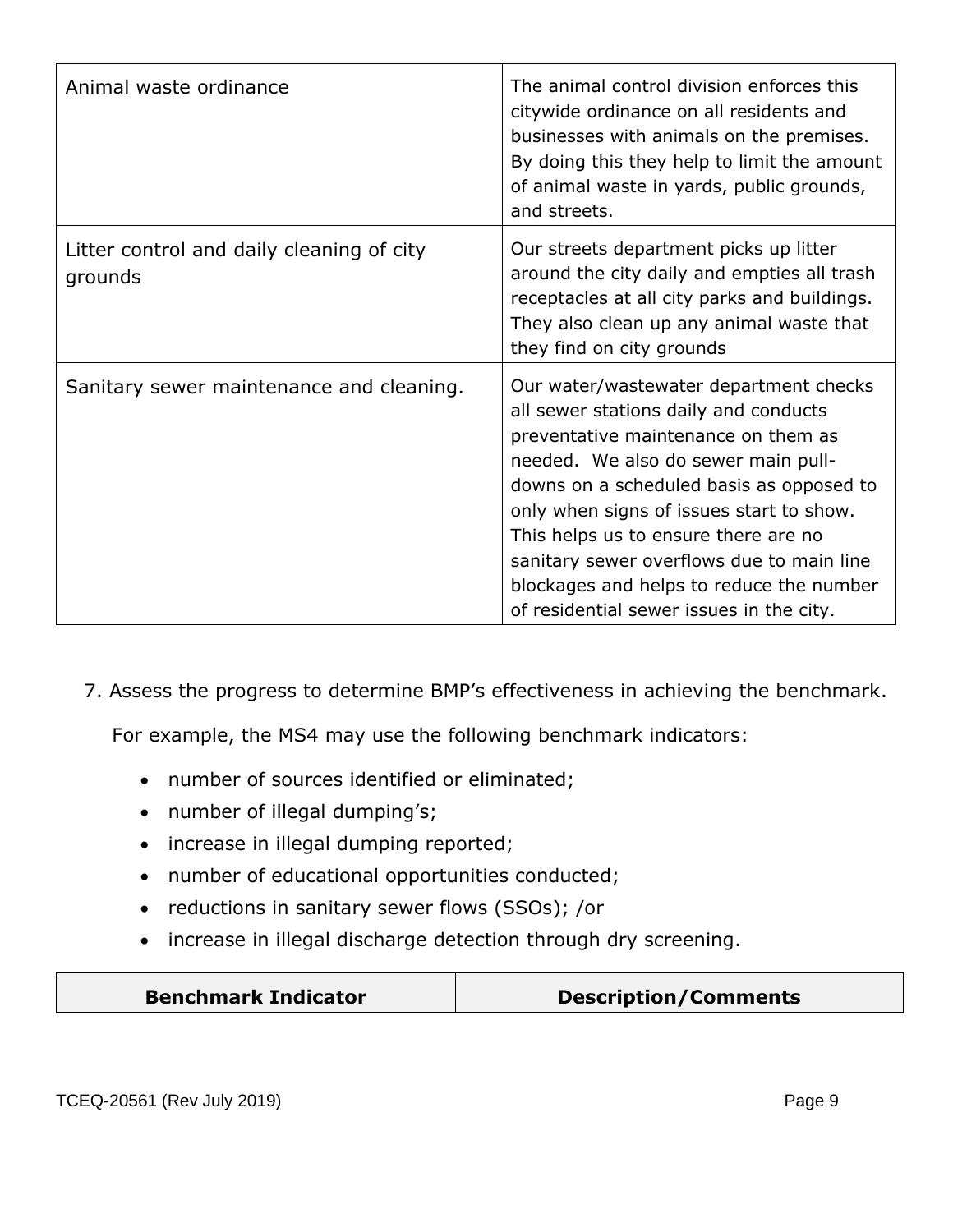| Improved staff training                        | We continue to train all our public works<br>employees. We have continued to improve<br>our training program with newer materials<br>and more hands-on training. We do four<br>stormwater training sessions a year.                                                                                                                                         |
|------------------------------------------------|-------------------------------------------------------------------------------------------------------------------------------------------------------------------------------------------------------------------------------------------------------------------------------------------------------------------------------------------------------------|
| Inspect industrial facilities                  | By inspecting our industrial facilities on a<br>bimonthly basis, we can spot issues and<br>bring them to the companies' attention<br>before it gets worse and work with them on<br>fixing any issues.                                                                                                                                                       |
| Inspect and clean inlets on a regular<br>basis | By cleaning and inspecting our inlets we have<br>a smoother flowing system and less<br>blockages in the lines. We do most of our<br>inspections and cleaning in the summer<br>months.                                                                                                                                                                       |
| Decrease in illegal dumping                    | We continue to work with local law<br>enforcement and code enforcement to catch<br>people illegally dumping and have seen a<br>decrease in illegal dumping again this year.<br>We believe that the decrease is directly<br>related to our efforts but mostly due to the<br>development of areas that were isolated and<br>out of site prior to development. |
| Reduction in sanitary sewer overflows          | By proactively cleaning our sewer mains we<br>have been able to reduce the number of<br>sanitary sewer overflows in the city. We are<br>also officially in the TCEQ SSO Initiative.                                                                                                                                                                         |

#### **E. Stormwater Activities**

Describe activities planned for the next reporting year:

| MCM(s)<br><b>BMP</b><br>Stormwater<br><b>Activity</b> | <b>Description/Comments</b> |
|-------------------------------------------------------|-----------------------------|
|-------------------------------------------------------|-----------------------------|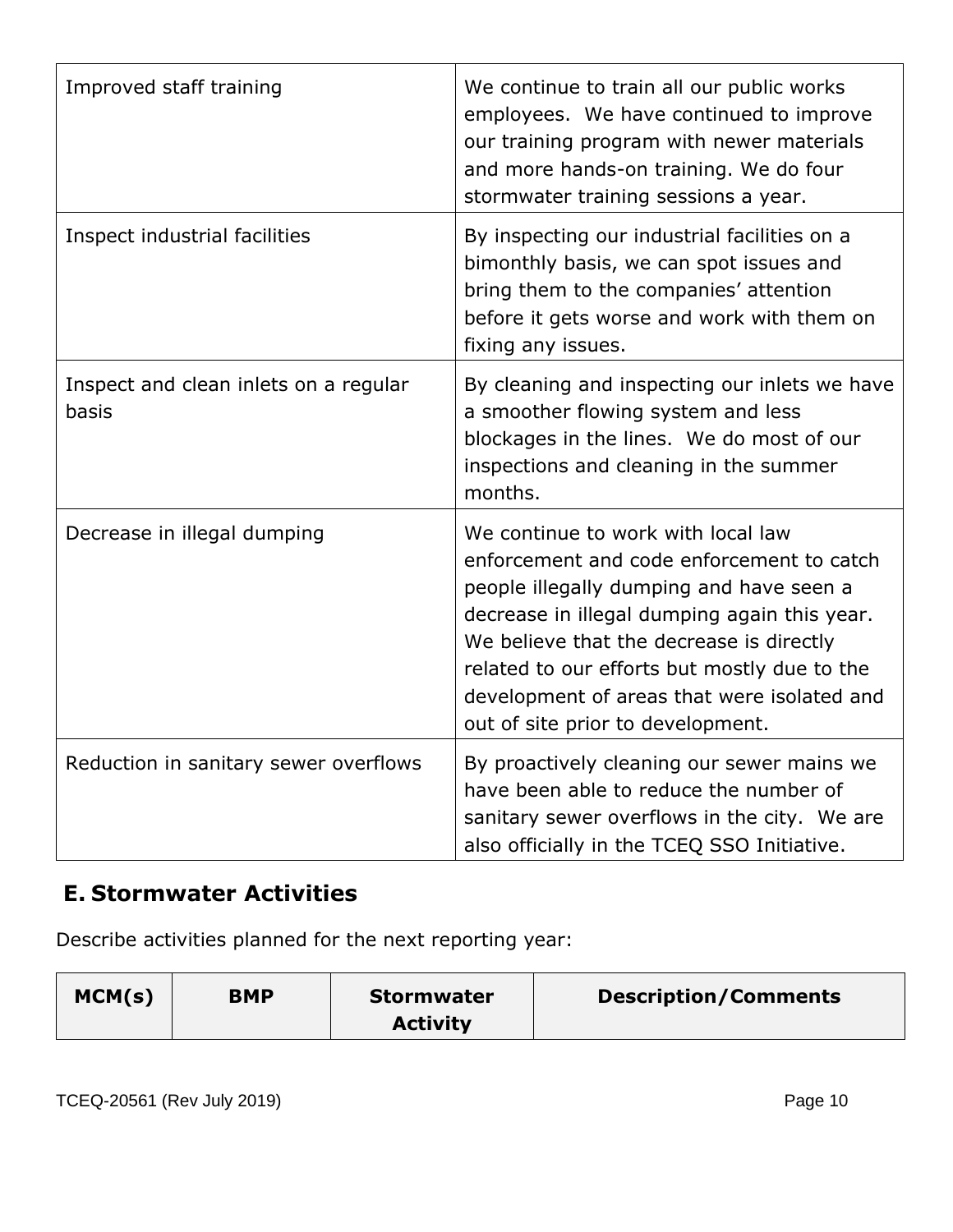| 1              | Website                                                       | Maintain and update<br>current stormwater<br>page on the city site.                                                                             | By updating the website with new and<br>current information we will be able to give<br>people 24hr access to information<br>pertaining to stormwater and the effects it<br>has on the environment.                                                                                                                                                                          |
|----------------|---------------------------------------------------------------|-------------------------------------------------------------------------------------------------------------------------------------------------|-----------------------------------------------------------------------------------------------------------------------------------------------------------------------------------------------------------------------------------------------------------------------------------------------------------------------------------------------------------------------------|
| $\overline{2}$ | Decrease inflow<br>and infiltration of<br>the sewer<br>system | Repair, replace and<br>seal sections of the<br>sewer system that are<br>taking on excessive<br>$ 8 $ .                                          | 1&I is a constant battle that we have faced<br>in the wetter seasons and we are going to<br>continue to upgrade and replace sections<br>of our sewer system. By doing so we will<br>help to eliminate sanitary sewer overflows<br>and keep wastewater out of the<br>stormwater system. We have spent<br>approximately \$5,000 on epoxy coating 5<br>brick manholes in 2021. |
| 3              | Event<br>Participation                                        | Set up a stand and<br>distribute information<br>regarding stormwater<br>issues at city events<br>like the fall festival<br>and Christmas event. | When the city starts to host city events<br>again we will continue to set up a stand at<br>these events and hand out materials and<br>talk with residents, we will be able to<br>educate them better in a more interactive<br>manner.                                                                                                                                       |

#### **F. SWMP Modifications**

1. The SWMP and MCM implementation procedures are reviewed each year.

\_\_X\_\_Yes \_\_\_No

2. Changes have been made or are proposed to the SWMP since the NOI or the last annual report, including changes in response to TCEQ's review.  $\rule{1em}{0.15mm}$   $\frac{\text{Yes} \times \text{No}}{1}$ 

If "Yes," report on changes made to measurable goals and BMPs:

| MCM(s) | <b>Measurable</b><br>$Goal(s)$ or $BMP(s)$ | <b>Implemented or Proposed Changes</b><br>(Submit NOC as needed) |
|--------|--------------------------------------------|------------------------------------------------------------------|
|        |                                            |                                                                  |

TCEQ-20561 (Rev July 2019) **Page 11**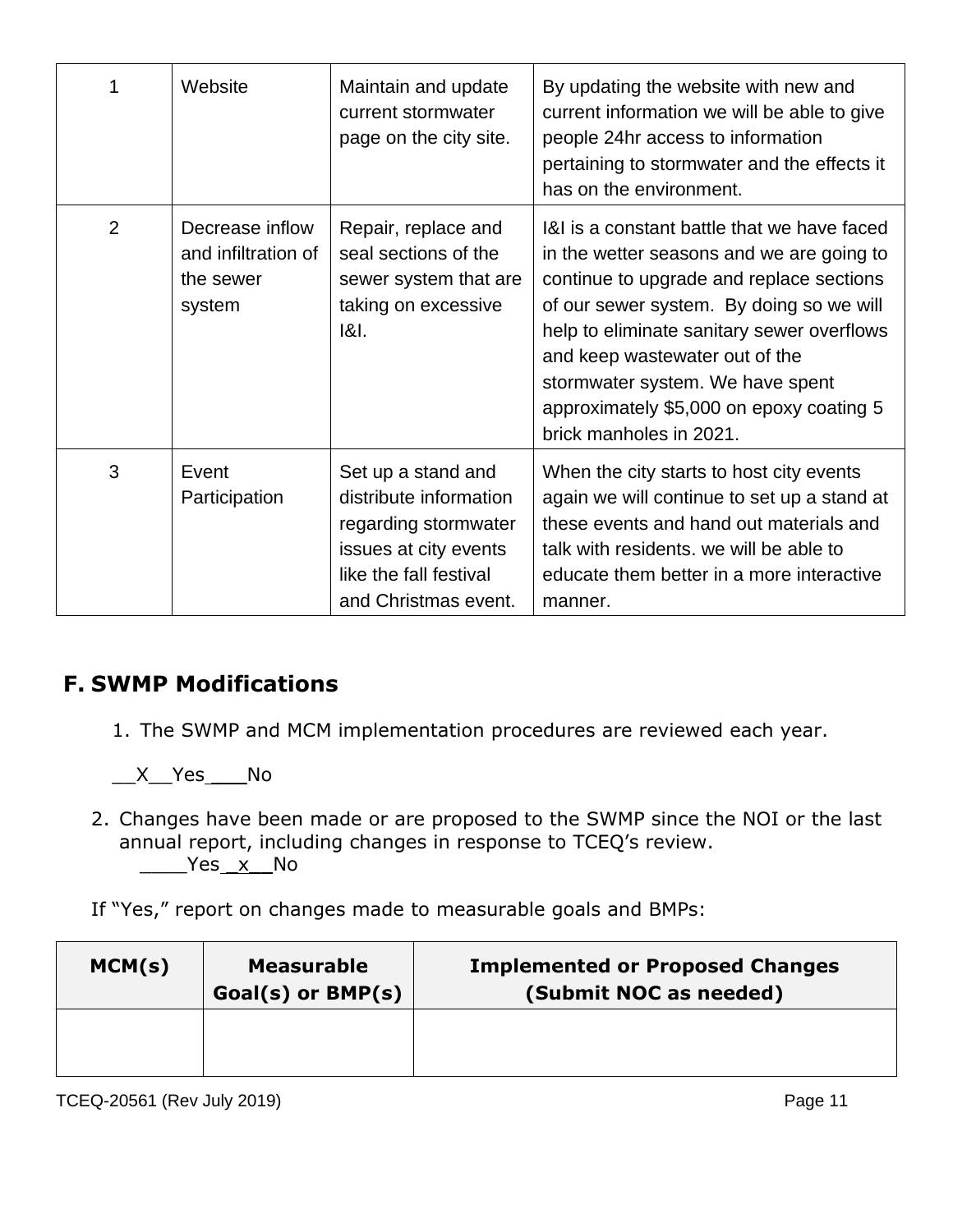**Note:** If changes include additions or substitutions of BMPs, include a written analysis explaining why the original BMP is ineffective or not feasible, and why the replacement BMP is expected to achieve the goals of the original BMP.

3. Explain additional changes or proposed changes not previously mentioned (i.e. dates, contacts, procedures, annexation of land, etc.).

N/A

### **G. Additional BMPs for TMDLs and I-Plans**

Provide a description and schedule for implementation of additional BMPs that may be necessary, based on monitoring results, to ensure compliance with applicable TMDLs and implementation plans.

| <b>BMP</b>               | <b>Description</b> | <b>Implementation</b><br><b>Schedule (start</b><br>date, etc.) | <b>Status/Completion Date</b><br>(completed, in progress,<br>not started) |
|--------------------------|--------------------|----------------------------------------------------------------|---------------------------------------------------------------------------|
| <b>Not</b><br>Applicable |                    |                                                                |                                                                           |
|                          |                    |                                                                |                                                                           |
|                          |                    |                                                                |                                                                           |
|                          |                    |                                                                |                                                                           |

### **H. Additional Information**

1. Is the permittee relying on another entity to satisfy any permit obligations?

Yes x No

If "Yes," provide the name(s) of other entities and an explanation of their responsibilities (add more spaces or pages if needed).

Name and Explanation:

TCEQ-20561 (Rev July 2019) Page 12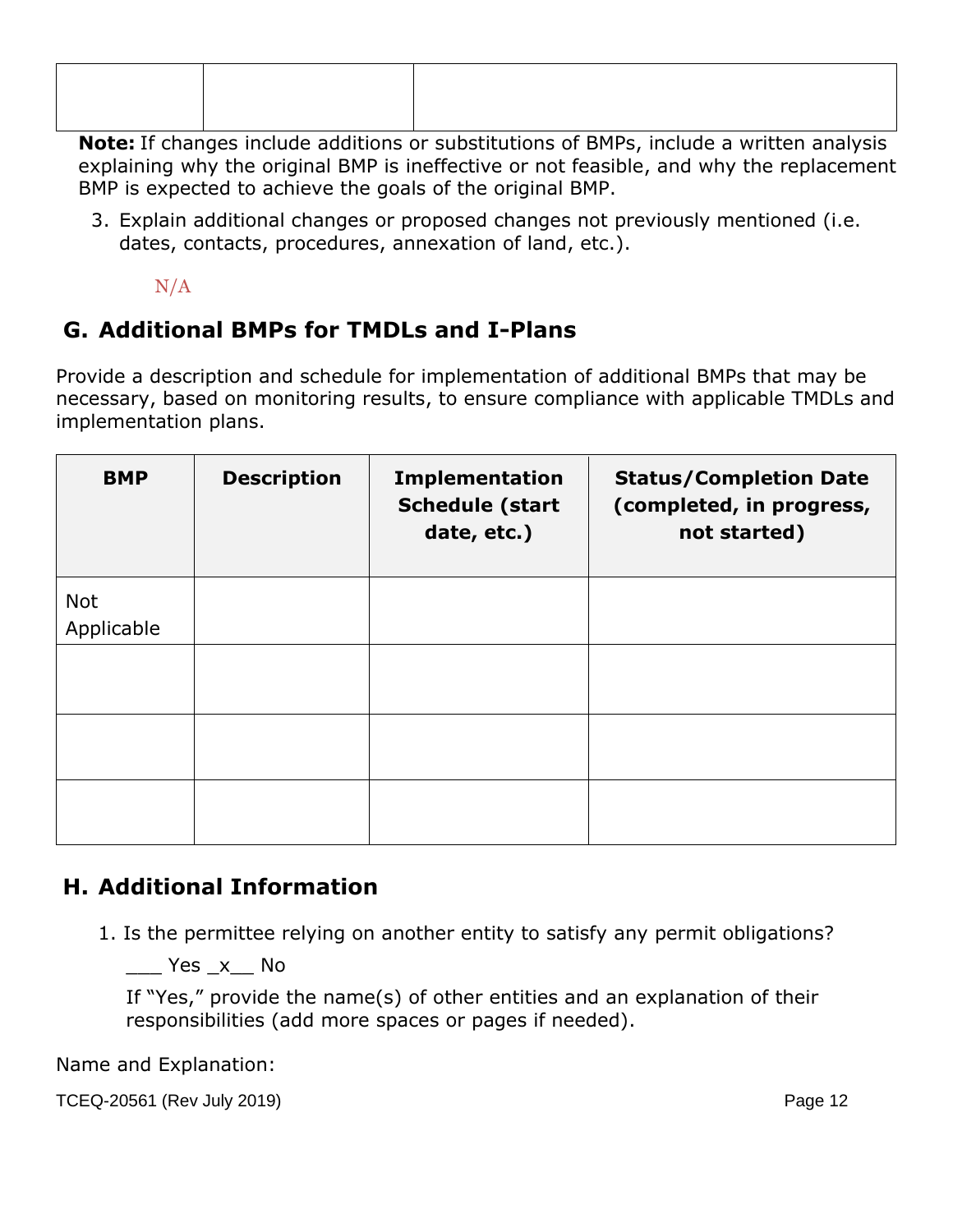Name and Explanation:

Name and Explanation:

Name and Explanation:

2.a. Is the permittee part of a group sharing a SWMP with other entities?

\_\_\_ Yes \_x\_\_ No

2.b. If "yes," is this a system-wide annual report including information for all permittees?

\_\_\_ Yes \_\_\_ No

If "Yes," list all associated authorization numbers, permittee names, and SWMP responsibilities of each member (add additional spaces or pages if needed):

| Authorization Number: ______________________ | Permittee:                                                                                                                                                                                                                     |
|----------------------------------------------|--------------------------------------------------------------------------------------------------------------------------------------------------------------------------------------------------------------------------------|
| Authorization Number:                        | Permittee: when the control of the control of the control of the control of the control of the control of the control of the control of the control of the control of the control of the control of the control of the control |
| Authorization Number: Authorization Number   | Permittee: when the control of the control of the control of the control of the control of the control of the control of the control of the control of the control of the control of the control of the control of the control |
| Authorization Number:                        | Permittee: and the set of the set of the set of the set of the set of the set of the set of the set of the set o                                                                                                               |

#### **I. Construction Activities**

1. The number of construction activities that occurred in the jurisdictional area of the MS4 (Large and Small Site Notices submitted by construction site operators):

 $5$ 

2a. Does the permittee utilize the optional seventh MCM related to construction?

 $Yes$   $x$  No

2b. If "yes," then provide the following information for this permit year: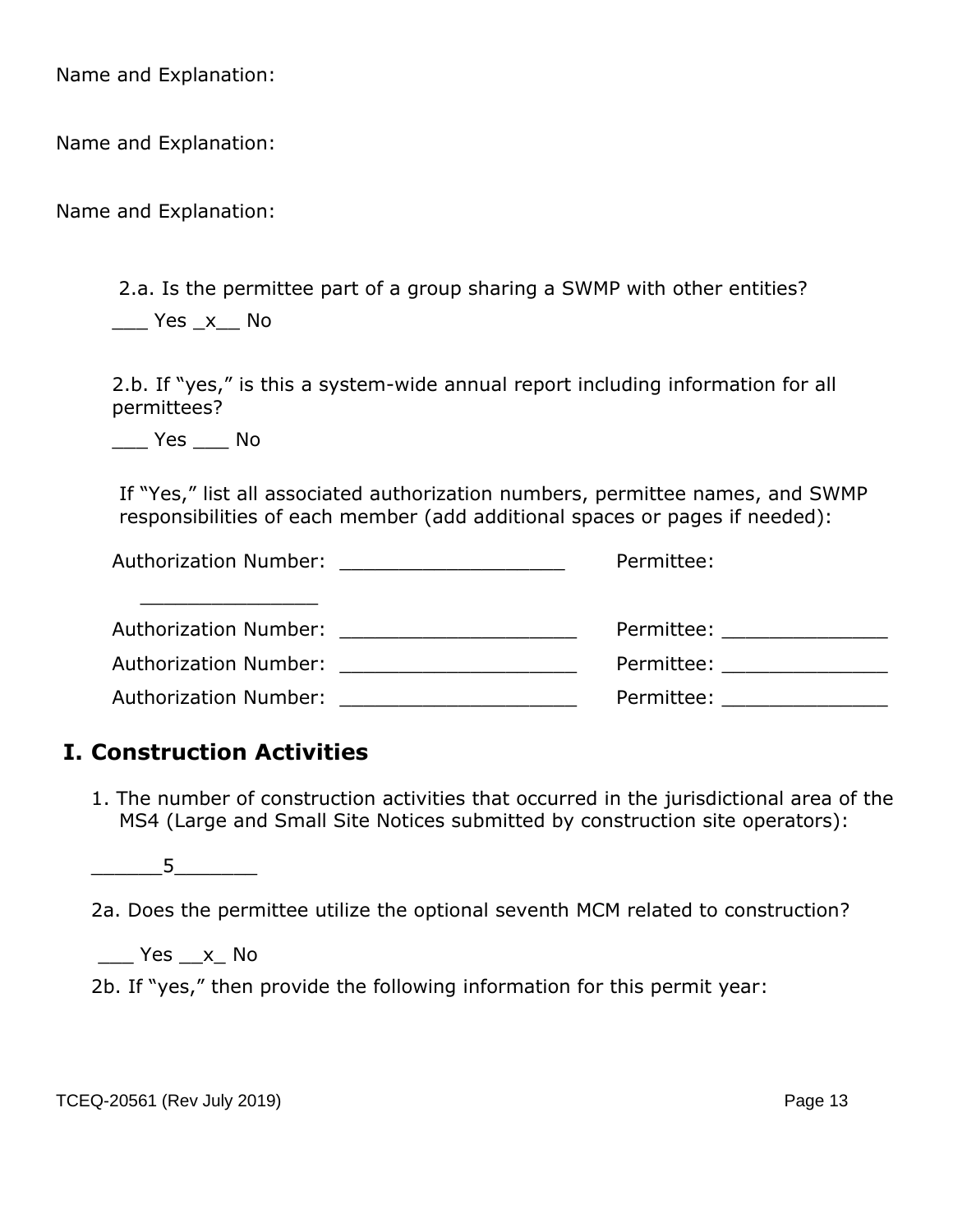| The number of municipal construction activities<br>authorized under this general permit |           |
|-----------------------------------------------------------------------------------------|-----------|
| The total number of acres disturbed for municipal<br>construction projects              | 3.5 acres |

*Note: Though the seventh MCM is optional, implementation must be requested on the NOI or on a NOC and approved by the TCEQ.*

#### **J. Certification**

If this is this a system-wide annual report including information for all permittees, each permittee shall sign and certify the annual report in accordance with 30 TAC §305.128 (relating to Signatories to Reports).

*I certify under penalty of law that this document and all attachments were prepared under my direction or supervision in accordance with a system designed to assure that qualified personnel properly gathered and evaluated the information submitted. Based on my inquiry of the person or persons who manage the system, or those persons directly responsible for gathering the information, the information submitted is, to the*  best of my knowledge and belief, true, accurate, and complete. I am aware that there *are significant penalties for submitting false information, including the possibility of fine and imprisonment for knowing violations.*

| Name of MS4                |         |
|----------------------------|---------|
|                            |         |
|                            |         |
| Name of MS4                |         |
|                            |         |
|                            |         |
| TCEQ-20561 (Rev July 2019) | Page 14 |